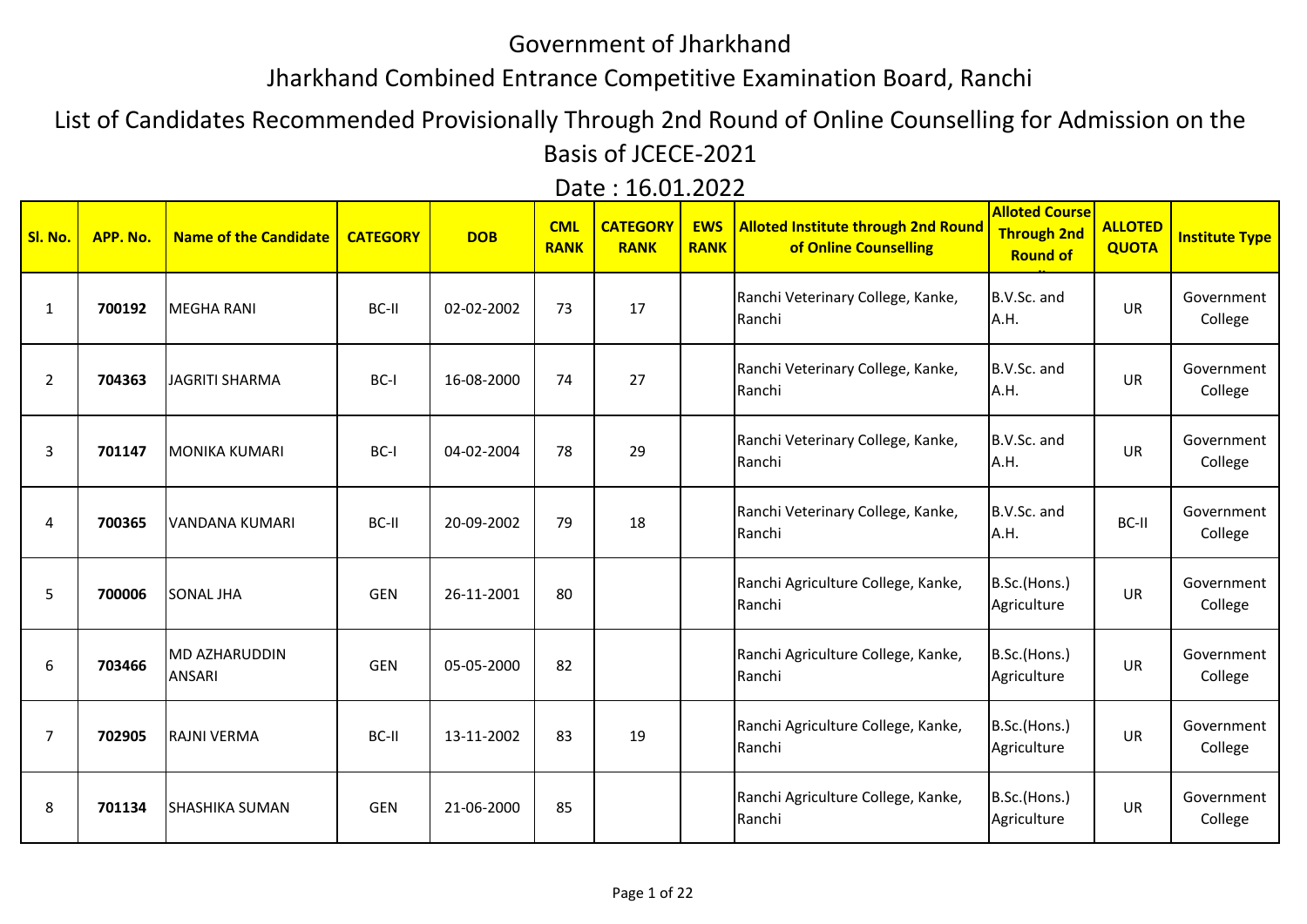| Sl. No. | APP. No. | <b>Name of the Candidate</b> | <b>CATEGORY</b> | <b>DOB</b> | <b>CML</b><br><b>RANK</b> | <b>CATEGORY</b><br><b>RANK</b> | <b>EWS</b><br><b>RANK</b> | <b>Alloted Institute through 2nd Round</b><br>of Online Counselling | <b>Alloted Course</b><br><b>Through 2nd</b><br><b>Round of</b> | <b>ALLOTED</b><br><b>QUOTA</b> | <b>Institute Type</b> |
|---------|----------|------------------------------|-----------------|------------|---------------------------|--------------------------------|---------------------------|---------------------------------------------------------------------|----------------------------------------------------------------|--------------------------------|-----------------------|
| 9       | 702359   | <b>SNEH ARYAN</b>            | <b>GEN</b>      | 31-07-2000 | 89                        |                                |                           | Ranchi Agriculture College, Kanke,<br>Ranchi                        | B.Sc.(Hons.)<br>Agriculture                                    | UR                             | Government<br>College |
| 10      | 701992   | <b>SAPNA KUMARI</b>          | BC-II           | 02-02-2001 | 92                        | 22                             |                           | Ranchi Agriculture College, Kanke,<br>Ranchi                        | B.Sc.(Hons.)<br>Agriculture                                    | BC-II                          | Government<br>College |
| 11      | 700196   | <b>SABIYA FARHEEN</b>        | BC-I            | 31-10-2000 | 94                        | 35                             |                           | Ranchi Veterinary College, Kanke,<br>Ranchi                         | B.V.Sc. and<br>A.H.                                            | BC-I                           | Government<br>College |
| 12      | 702607   | <b>SANDEEP KUMAR YADAV</b>   | BC-II           | 25-12-2001 | 99                        | 23                             |                           | Ranchi Agriculture College, Kanke,<br>Ranchi                        | B.Sc.(Hons.)<br>Agriculture                                    | BC-II                          | Government<br>College |
| 13      | 700284   | <b>ATIKAH RAHMAN</b>         | BC-I            | 12-11-2001 | 103                       | 37                             |                           | Ranchi Agriculture College, Kanke,<br>Ranchi                        | B.Sc.(Hons.)<br>Agriculture                                    | BC-I                           | Government<br>College |
| 14      | 704563   | <b>NIDHI KUMARI</b>          | <b>GEN</b>      | 19-03-2000 | 108                       |                                |                           | Agriculture College, Garhwa                                         | B.Sc.(Hons.)<br>Agriculture                                    | UR                             | Government<br>College |
| 15      | 702233   | <b>ANNU PRIYA</b>            | <b>GEN</b>      | 02-08-2001 | 109                       |                                |                           | Rabindra Nath Tagore Agriculture<br>College, Deoghar                | B.Sc.(Hons.)<br>Agriculture                                    | UR                             | Government<br>College |
| 16      | 702362   | <b>SHIVANGI VERMA</b>        | BC-II           | 12-06-2001 | 113                       | 25                             |                           | Rabindra Nath Tagore Agriculture<br>College, Deoghar                | B.Sc.(Hons.)<br>Agriculture                                    | UR                             | Government<br>College |
| 17      | 702664   | <b>TABREJ AHMAD</b>          | BC-I            | 03-10-1999 | 114                       | 42                             |                           | College of Forestry, Kanke, Ranchi                                  | B.Sc.(Hons.)<br>Forestry                                       | UR                             | Government<br>College |
| 18      | 703123   | <b>ANKIT</b>                 | GEN             | 05-05-2002 | 119                       |                                |                           | Agriculture Engineering College,<br>Kanke, Ranchi                   | B.Tech.(Agricul<br>ture<br>Engineering)                        | UR                             | Government<br>College |
| 19      | 703525   | <b>ANSHU KUMARI</b>          | BC-I            | 25-12-2000 | 121                       | 45                             |                           | Rabindra Nath Tagore Agriculture<br>College, Deoghar                | B.Sc.(Hons.)<br>Agriculture                                    | <b>UR</b>                      | Government<br>College |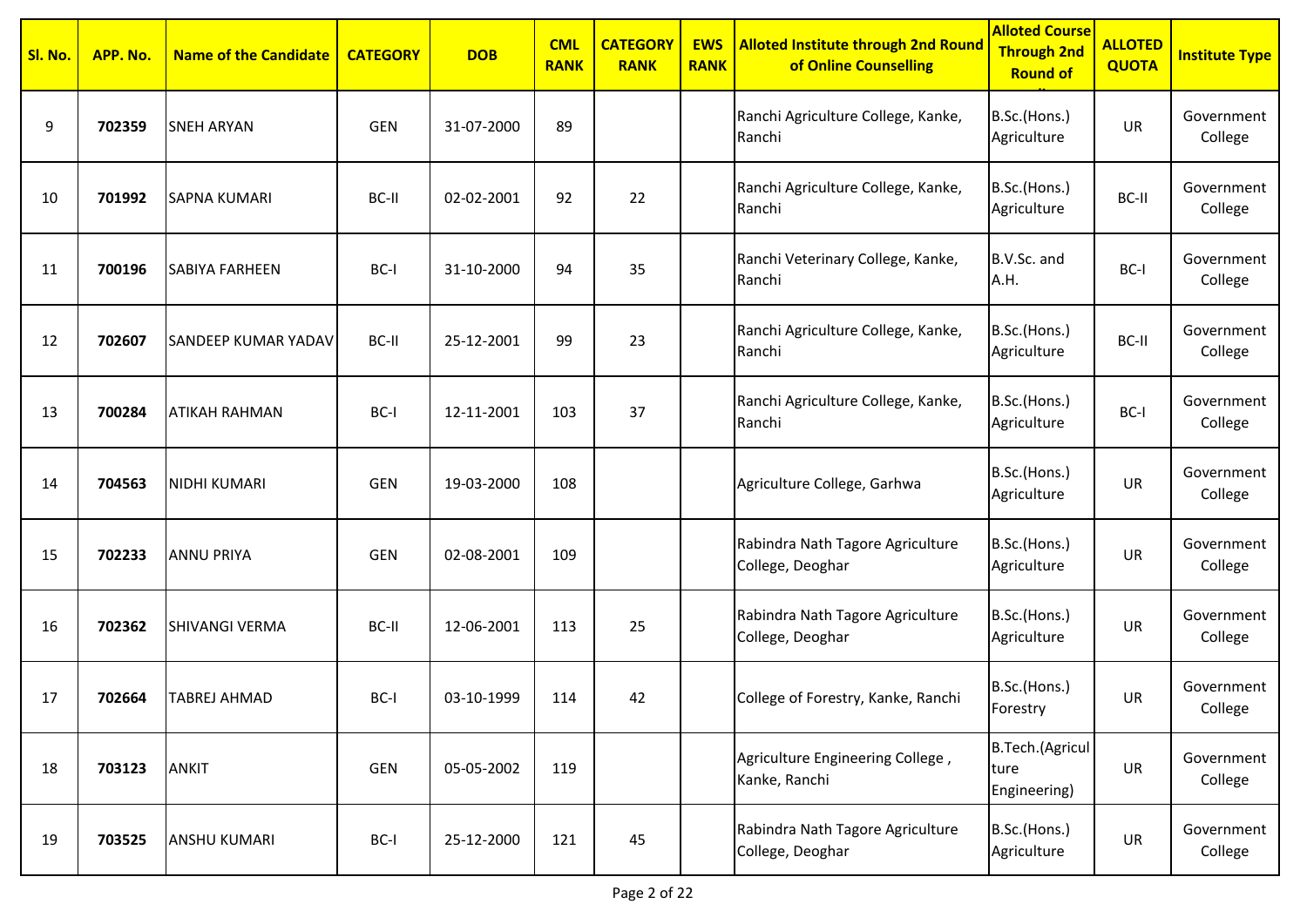| Sl. No. | APP. No. | <b>Name of the Candidate</b> | <b>CATEGORY</b> | <b>DOB</b> | <b>CML</b><br><b>RANK</b> | <b>CATEGORY</b><br><b>RANK</b> | <b>EWS</b><br><b>RANK</b> | <b>Alloted Institute through 2nd Round</b><br>of Online Counselling | <b>Alloted Course</b><br><b>Through 2nd</b><br><b>Round of</b> | <b>ALLOTED</b><br><b>QUOTA</b> | <b>Institute Type</b> |
|---------|----------|------------------------------|-----------------|------------|---------------------------|--------------------------------|---------------------------|---------------------------------------------------------------------|----------------------------------------------------------------|--------------------------------|-----------------------|
| 20      | 705049   | <b>AYUSH ANAND</b>           | <b>GEN</b>      | 31-08-2002 | 126                       |                                |                           | College of Forestry, Kanke, Ranchi                                  | B.Sc.(Hons.)<br>Forestry                                       | UR                             | Government<br>College |
| 21      | 701576   | KUMAR ANKIT ROHAN            | BC-II           | 12-06-1999 | 141                       | 29                             |                           | Rabindra Nath Tagore Agriculture<br>College, Deoghar                | B.Sc.(Hons.)<br>Agriculture                                    | UR                             | Government<br>College |
| 22      | 702799   | <b>NITESH KUMAR SINHA</b>    | <b>GEN</b>      | 20-05-2001 | 143                       |                                |                           | Rabindra Nath Tagore Agriculture<br>College, Deoghar                | B.Sc.(Hons.)<br>Agriculture                                    | UR                             | Government<br>College |
| 23      | 703846   | <b>SIMRAN RAJ</b>            | BC-II           | 02-01-2002 | 146                       | 31                             |                           | Rabindra Nath Tagore Agriculture<br>College, Deoghar                | B.Sc.(Hons.)<br>Agriculture                                    | UR                             | Government<br>College |
| 24      | 700815   | <b>SWATI KUMARI</b>          | <b>GEN</b>      | 22-07-2002 | 151                       |                                |                           | Rabindra Nath Tagore Agriculture<br>College, Deoghar                | B.Sc.(Hons.)<br>Agriculture                                    | <b>UR</b>                      | Government<br>College |
| 25      | 702603   | <b>SWETA SHALINI</b>         | <b>GEN</b>      | 05-02-2002 | 152                       |                                |                           | College of Forestry, Kanke, Ranchi                                  | B.Sc.(Hons.)<br>Forestry                                       | UR                             | Government<br>College |
| 26      | 703732   | <b>SUMAN KUMARI</b>          | SC              | 10-02-2000 | 154                       | 3                              |                           | Ranchi Agriculture College, Kanke,<br>Ranchi                        | B.Sc.(Hons.)<br>Agriculture                                    | SC                             | Government<br>College |
| 27      | 700014   | <b>PRATHAM ARYA</b>          | <b>GEN</b>      | 14-07-2002 | 157                       |                                |                           | College of Forestry, Kanke, Ranchi                                  | B.Sc.(Hons.)<br>Forestry                                       | UR                             | Government<br>College |
| 28      | 704811   | <b>SUMMI KUMARI</b>          | BC-I            | 30-07-2002 | 158                       | 51                             |                           | Rabindra Nath Tagore Agriculture<br>College, Deoghar                | B.Sc.(Hons.)<br>Agriculture                                    | UR                             | Government<br>College |
| 29      | 700346   | <b>KHUSHBU RANI</b>          | BC-II           | 05-10-1997 | 165                       | 35                             |                           | Rabindra Nath Tagore Agriculture<br>College, Deoghar                | B.Sc.(Hons.)<br>Agriculture                                    | <b>UR</b>                      | Government<br>College |
| 30      | 703900   | RAJNI KUMARI                 | BC-I            | 20-01-2001 | 167                       | 53                             |                           | Rabindra Nath Tagore Agriculture<br>College, Deoghar                | B.Sc.(Hons.)<br>Agriculture                                    | <b>UR</b>                      | Government<br>College |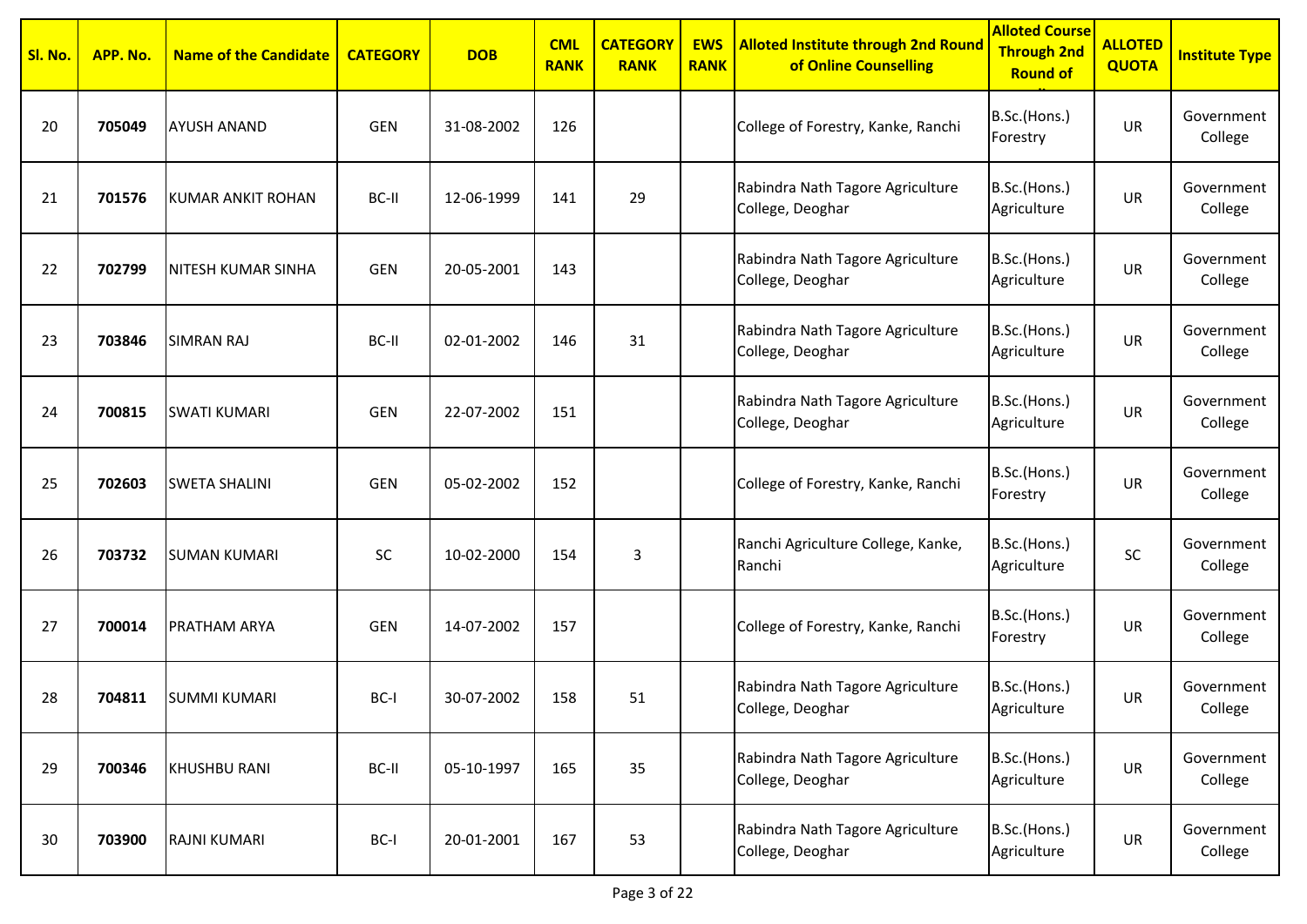| Sl. No. | APP. No. | <b>Name of the Candidate</b> | <b>CATEGORY</b> | <b>DOB</b> | <b>CML</b><br><b>RANK</b> | <b>CATEGORY</b><br><b>RANK</b> | <b>EWS</b><br><b>RANK</b> | <b>Alloted Institute through 2nd Round</b><br>of Online Counselling                       | <b>Alloted Course</b><br><b>Through 2nd</b><br><b>Round of</b> | <b>ALLOTED</b><br><b>QUOTA</b> | <b>Institute Type</b> |
|---------|----------|------------------------------|-----------------|------------|---------------------------|--------------------------------|---------------------------|-------------------------------------------------------------------------------------------|----------------------------------------------------------------|--------------------------------|-----------------------|
| 31      | 700748   | <b>AKCHITA RANI</b>          | <b>GEN</b>      | 03-09-2003 | 169                       |                                | 19                        | Ranchi Agriculture College, Kanke,<br>Ranchi                                              | B.Sc.(Hons.)<br>Agriculture                                    | <b>EWS</b>                     | Government<br>College |
| 32      | 701580   | <b>ATUL KUMAR</b>            | <b>GEN</b>      | 05-09-2002 | 177                       |                                |                           | Ramkrishna Mission Vivekananda<br>Educational And Research Institute,<br>Morabadi, Ranchi | B.Sc.(Hons.)<br>Agriculture                                    | <b>UR</b>                      | Pvt. College          |
| 33      | 702373   | <b>AMISHA PRIYA</b>          | <b>GEN</b>      | 03-02-2003 | 179                       |                                |                           | Agriculture College, Garhwa                                                               | B.Sc.(Hons.)<br>Agriculture                                    | UR                             | Government<br>College |
| 34      | 700878   | <b>RAJESH KUMAR</b>          | BC-II           | 05-03-2002 | 184                       | 36                             |                           | College of Forestry, Kanke, Ranchi                                                        | B.Sc.(Hons.)<br>Forestry                                       | UR                             | Government<br>College |
| 35      | 704873   | <b>NAZIA KULSUM</b>          | BC-I            | 08-08-2001 | 187                       | 55                             |                           | Rabindra Nath Tagore Agriculture<br>College, Deoghar                                      | B.Sc.(Hons.)<br>Agriculture                                    | BC-I                           | Government<br>College |
| 36      | 701437   | NISHANT KUMAR OJHA           | <b>GEN</b>      | 18-05-2001 | 193                       |                                |                           | Agriculture College, Garhwa                                                               | B.Sc.(Hons.)<br>Agriculture                                    | UR                             | Government<br>College |
| 37      | 700139   | <b>ANU KUMARI</b>            | BC-I            | 25-06-2003 | 197                       | 58                             |                           | College of Forestry, Kanke, Ranchi                                                        | B.Sc.(Hons.)<br>Forestry                                       | UR                             | Government<br>College |
| 38      | 700447   | <b>MANISHA KUMARI</b>        | <b>GEN</b>      | 26-03-2002 | 198                       |                                |                           | Agriculture College, Garhwa                                                               | B.Sc.(Hons.)<br>Agriculture                                    | UR                             | Government<br>College |
| 39      | 700735   | <b>ALOK KUMAR</b>            | BC-I            | 24-12-2003 | 199                       | 59                             |                           | Rabindra Nath Tagore Agriculture<br>College, Deoghar                                      | B.Sc.(Hons.)<br>Agriculture                                    | BC-I                           | Government<br>College |
| 40      | 702665   | <b>NILU KUMARI</b>           | $BC-I$          | 28-08-2002 | 203                       | 60                             |                           | Rabindra Nath Tagore Agriculture<br>College, Deoghar                                      | B.Sc.(Hons.)<br>Agriculture                                    | BC-I                           | Government<br>College |
| 41      | 700422   | <b>ANJALI BHAKAT</b>         | GEN             | 17-09-2000 | 204                       |                                |                           | Agriculture College, Garhwa                                                               | B.Sc.(Hons.)<br>Agriculture                                    | UR                             | Government<br>College |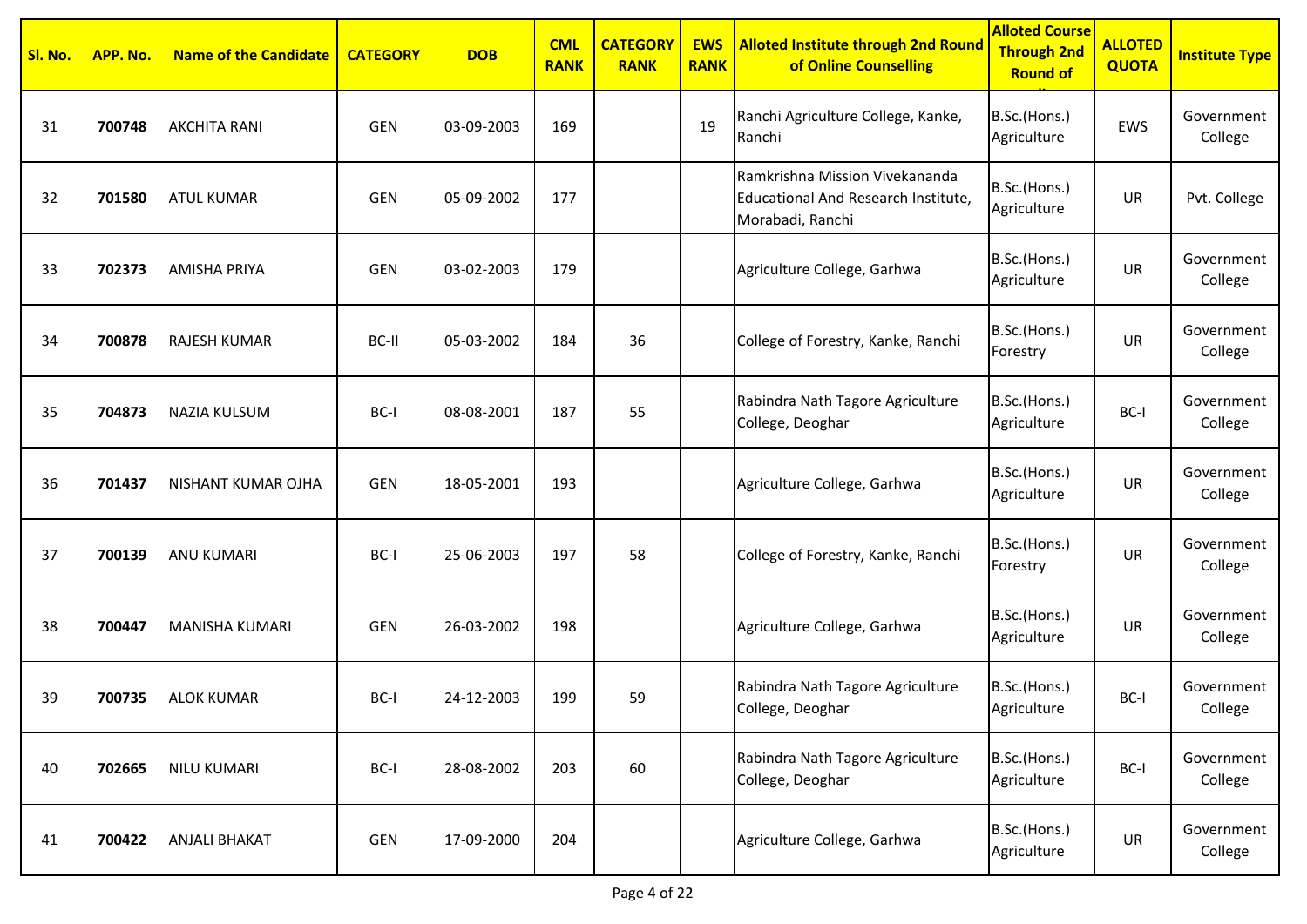| Sl. No. | APP. No. | <b>Name of the Candidate</b>          | <b>CATEGORY</b> | <b>DOB</b> | <b>CML</b><br><b>RANK</b> | <b>CATEGORY</b><br><b>RANK</b> | <b>EWS</b><br><b>RANK</b> | <b>Alloted Institute through 2nd Round</b><br>of Online Counselling                       | <b>Alloted Course</b><br><b>Through 2nd</b><br><b>Round of</b> | <b>ALLOTED</b><br><b>QUOTA</b> | <b>Institute Type</b> |
|---------|----------|---------------------------------------|-----------------|------------|---------------------------|--------------------------------|---------------------------|-------------------------------------------------------------------------------------------|----------------------------------------------------------------|--------------------------------|-----------------------|
| 42      | 704596   | <b>SARITA KUMARI</b>                  | BC-II           | 14-01-2002 | 209                       | 42                             |                           | Horticulture College, Khuntpani,<br>Chaibasa                                              | B.Sc.(Hons.)<br>Horticulture                                   | UR                             | Government<br>College |
| 43      | 701245   | <b>RIYA KUMARI</b>                    | BC-I            | 15-09-2001 | 211                       | 61                             |                           | College of Forestry, Kanke, Ranchi                                                        | B.Sc.(Hons.)<br>Forestry                                       | UR                             | Government<br>College |
| 44      | 704819   | POOJA KUMARI<br><b>MAHATO</b>         | BC-I            | 14-04-1999 | 217                       | 63                             |                           | Rabindra Nath Tagore Agriculture<br>College, Deoghar                                      | B.Sc.(Hons.)<br>Agriculture                                    | BC-I                           | Government<br>College |
| 45      | 703296   | <b>KHITISH KUMAR</b><br><b>MAHATO</b> | BC-I            | 15-09-2002 | 222                       | 64                             |                           | Tilka Manjhi Agriculture College,<br>Godda                                                | B.Sc.(Hons.)<br>Agriculture                                    | UR                             | Government<br>College |
| 46      | 701742   | <b>HARISH ANAND</b>                   | BC-I            | 27-02-2003 | 225                       | 66                             |                           | College of Forestry, Kanke, Ranchi                                                        | B.Sc.(Hons.)<br>Forestry                                       | BC-I                           | Government<br>College |
| 47      | 700538   | <b>KALPANA KUMARI</b>                 | BC-I            | 05-05-2001 | 231                       | 69                             |                           | College of Forestry, Kanke, Ranchi                                                        | B.Sc.(Hons.)<br>Forestry                                       | BC-I                           | Government<br>College |
| 48      | 704187   | <b>ANJALI SINGH</b>                   | <b>GEN</b>      | 16-04-2001 | 232                       |                                |                           | Ramkrishna Mission Vivekananda<br>Educational And Research Institute,<br>Morabadi, Ranchi | B.Sc.(Hons.)<br>Agriculture                                    | <b>UR</b>                      | Pvt. College          |
| 49      | 704710   | <b>ISHA SRIVASTAVA</b>                | <b>GEN</b>      | 18-09-2000 | 234                       |                                | 24                        | Ranchi Agriculture College, Kanke,<br>Ranchi                                              | B.Sc.(Hons.)<br>Agriculture                                    | <b>EWS</b>                     | Government<br>College |
| 50      | 703421   | <b>SOMA SAHA</b>                      | BC-I            | 27-11-2000 | 240                       | 70                             |                           | Horticulture College, Khuntpani,<br>Chaibasa                                              | B.Sc.(Hons.)<br>Horticulture                                   | UR                             | Government<br>College |
| 51      | 702239   | <b>SATYAJIT PRATAP</b>                | BC-II           | 20-01-2000 | 243                       | 46                             |                           | College of Forestry, Kanke, Ranchi                                                        | B.Sc.(Hons.)<br>Forestry                                       | BC-II                          | Government<br>College |
| 52      | 701841   | SHREYANSH KASHYAP                     | <b>GEN</b>      | 29-01-2003 | 244                       |                                |                           | Tilka Manjhi Agriculture College,<br>Godda                                                | B.Sc.(Hons.)<br>Agriculture                                    | <b>UR</b>                      | Government<br>College |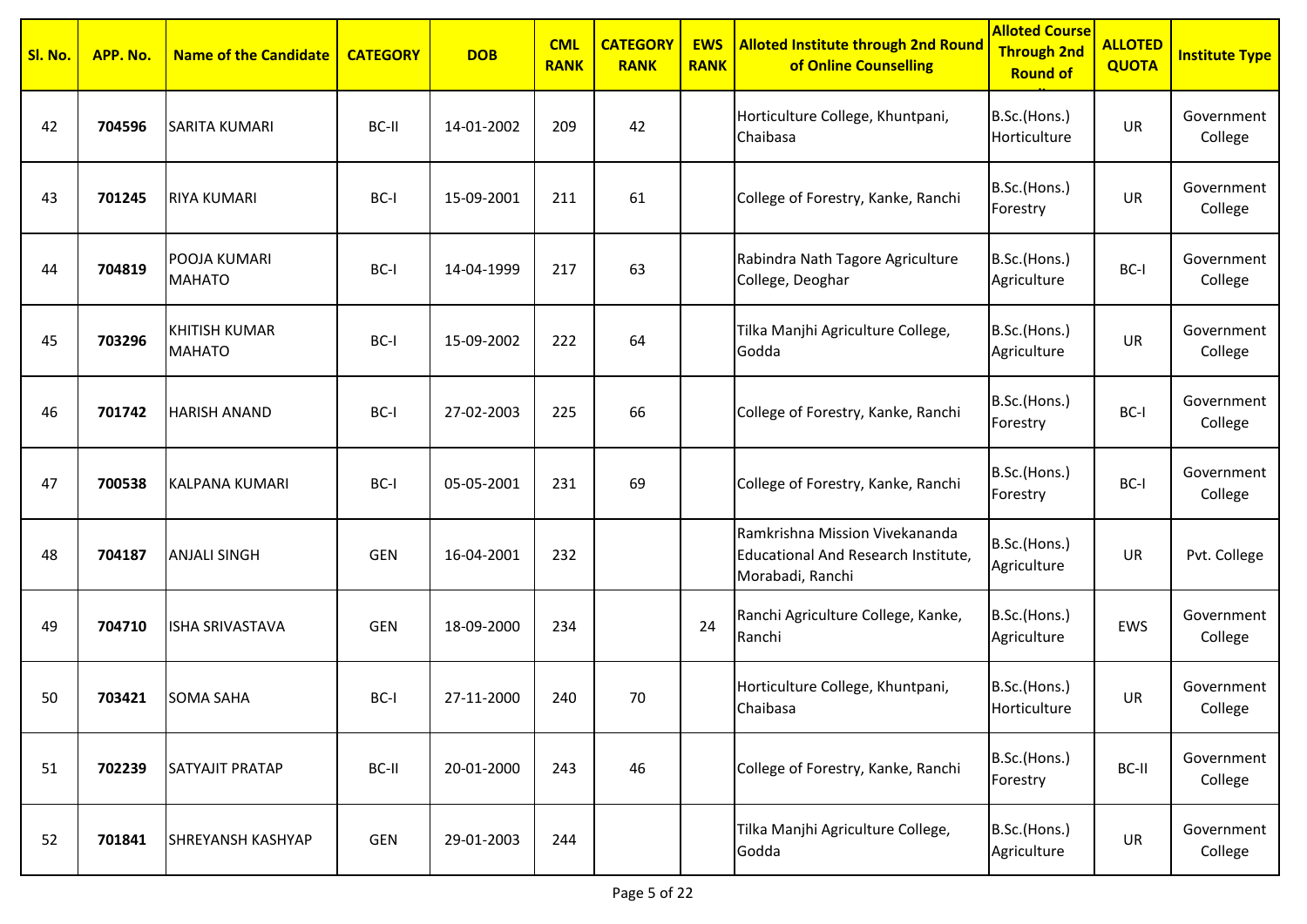| Sl. No. | APP. No. | <b>Name of the Candidate</b> | <b>CATEGORY</b> | <b>DOB</b> | <b>CML</b><br><b>RANK</b> | <b>CATEGORY</b><br><b>RANK</b> | <b>EWS</b><br><b>RANK</b> | <b>Alloted Institute through 2nd Round</b><br>of Online Counselling                       | <b>Alloted Course</b><br><b>Through 2nd</b><br><b>Round of</b> | <b>ALLOTED</b><br><b>QUOTA</b> | <b>Institute Type</b> |
|---------|----------|------------------------------|-----------------|------------|---------------------------|--------------------------------|---------------------------|-------------------------------------------------------------------------------------------|----------------------------------------------------------------|--------------------------------|-----------------------|
| 53      | 700681   | <b>PREETI GUPTA</b>          | BC-II           | 30-09-2000 | 249                       | 48                             |                           | Rabindra Nath Tagore Agriculture<br>College, Deoghar                                      | B.Sc.(Hons.)<br>Agriculture                                    | BC-II                          | Government<br>College |
| 54      | 701775   | <b>RESHMA NANDAN</b>         | <b>GEN</b>      | 05-02-2002 | 250                       |                                | 26                        | Tilka Manjhi Agriculture College,<br>Godda                                                | B.Sc.(Hons.)<br>Agriculture                                    | UR                             | Government<br>College |
| 55      | 704350   | <b>SWETA KUMARI</b>          | <b>ST</b>       | 25-12-2000 | 256                       | 10                             |                           | Ranchi Veterinary College, Kanke,<br>Ranchi                                               | B.V.Sc. and<br>A.H.                                            | ST                             | Government<br>College |
| 56      | 703089   | <b>SAINI KUMARI</b>          | BC-II           | 15-01-2003 | 258                       | 49                             |                           | Rabindra Nath Tagore Agriculture<br>College, Deoghar                                      | B.Sc.(Hons.)<br>Agriculture                                    | BC-II                          | Government<br>College |
| 57      | 704273   | <b>SWATI PRIYA</b>           | <b>GEN</b>      | 12-09-2003 | 262                       |                                |                           | Ramkrishna Mission Vivekananda<br>Educational And Research Institute,<br>Morabadi, Ranchi | B.Sc.(Hons.)<br>Agriculture                                    | <b>UR</b>                      | Pvt. College          |
| 58      | 703102   | <b>ROMA BHARGAV</b>          | <b>GEN</b>      | 22-08-2001 | 266                       |                                |                           | Agriculture College, Garhwa                                                               | B.Sc.(Hons.)<br>Agriculture                                    | UR                             | Government<br>College |
| 59      | 700146   | <b>SONAM BARNWAL</b>         | BC-II           | 29-11-2002 | 267                       | 50                             |                           | Agriculture College, Garhwa                                                               | B.Sc.(Hons.)<br>Agriculture                                    | UR                             | Government<br>College |
| 60      | 702599   | <b>AKASH KUMAR</b>           | <b>GEN</b>      | 01-01-2000 | 269                       |                                |                           | Agriculture College, Garhwa                                                               | B.Sc.(Hons.)<br>Agriculture                                    | UR                             | Government<br>College |
| 61      | 703877   | <b>ANAND KUMAR</b>           | <b>GEN</b>      | 02-03-2001 | 270                       |                                |                           | Agriculture College, Garhwa                                                               | B.Sc.(Hons.)<br>Agriculture                                    | UR                             | Government<br>College |
| 62      | 700536   | <b>SHALINI PATEL</b>         | GEN             | 22-09-2002 | 273                       |                                |                           | Tilka Manjhi Agriculture College,<br>Godda                                                | B.Sc.(Hons.)<br>Agriculture                                    | <b>UR</b>                      | Government<br>College |
| 63      | 700331   | <b>SHRAVAN KUMAR</b>         | BC-II           | 31-12-2000 | 274                       | 52                             |                           | Agriculture College, Garhwa                                                               | B.Sc.(Hons.)<br>Agriculture                                    | <b>UR</b>                      | Government<br>College |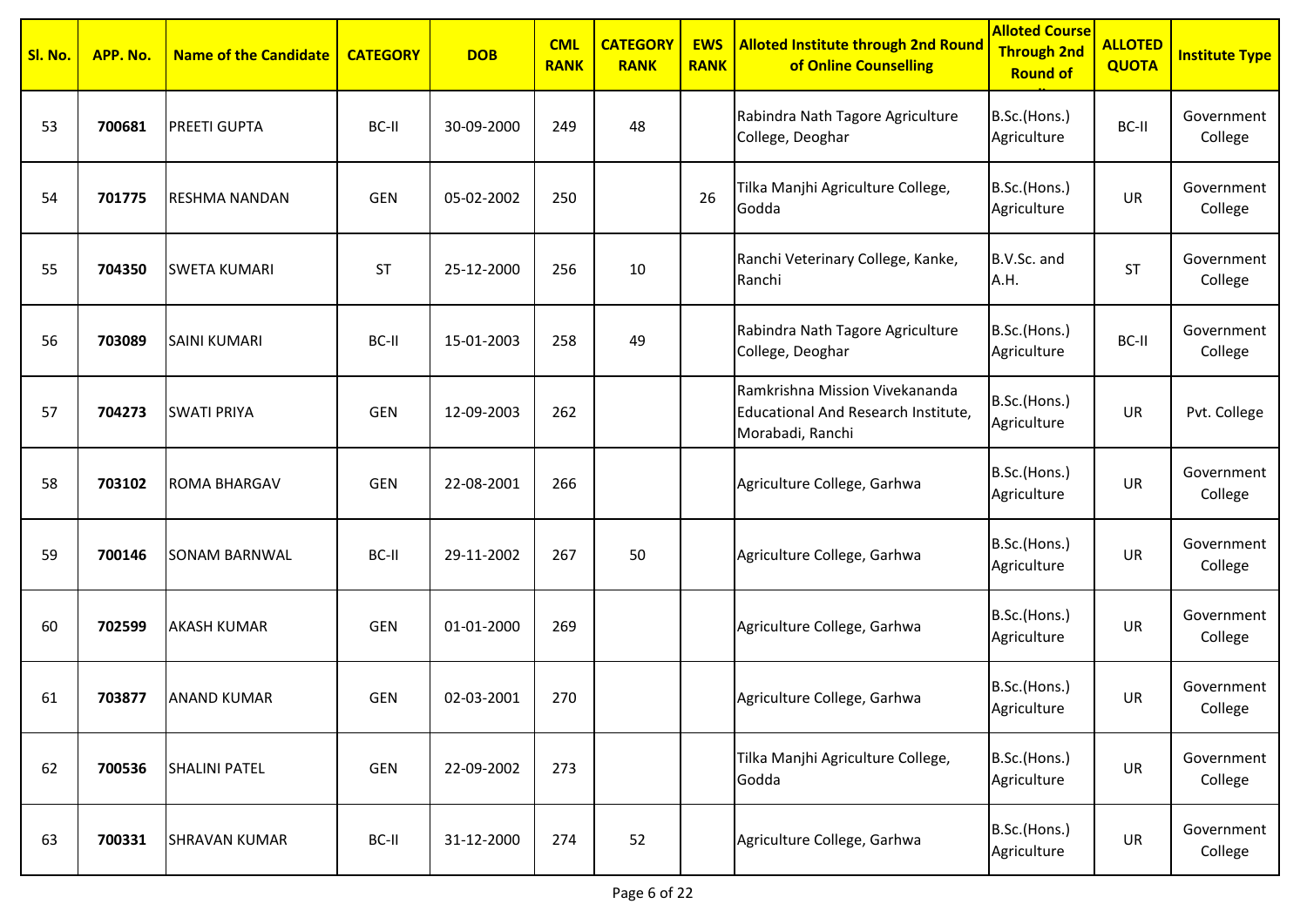| Sl. No. | APP. No. | <b>Name of the Candidate</b> | <b>CATEGORY</b> | <b>DOB</b> | <b>CML</b><br><b>RANK</b> | <b>CATEGORY</b><br><b>RANK</b> | <b>EWS</b><br><b>RANK</b> | <b>Alloted Institute through 2nd Round</b><br>of Online Counselling | <b>Alloted Course</b><br><b>Through 2nd</b><br><b>Round of</b> | <b>ALLOTED</b><br><b>QUOTA</b> | <b>Institute Type</b> |
|---------|----------|------------------------------|-----------------|------------|---------------------------|--------------------------------|---------------------------|---------------------------------------------------------------------|----------------------------------------------------------------|--------------------------------|-----------------------|
| 64      | 703372   | <b>HARSH PIYUSH</b>          | BC-II           | 03-04-2003 | 280                       | 54                             |                           | College of Forestry, Kanke, Ranchi                                  | B.Sc.(Hons.)<br>Forestry                                       | BC-II                          | Government<br>College |
| 65      | 703811   | <b>MANSI SINHA</b>           | <b>GEN</b>      | 02-10-2000 | 281                       |                                |                           | Tilka Manjhi Agriculture College,<br>Godda                          | B.Sc.(Hons.)<br>Agriculture                                    | <b>UR</b>                      | Government<br>College |
| 66      | 703432   | RITIKA RISHI                 | GEN             | 02-03-2002 | 282                       |                                |                           | Horticulture College, Khuntpani,<br>Chaibasa                        | B.Sc.(Hons.)<br>Horticulture                                   | UR                             | Government<br>College |
| 67      | 704435   | <b>RANI MAHATO</b>           | BC-I            | 24-01-2004 | 291                       | 79                             |                           | Agriculture Engineering College,<br>Kanke, Ranchi                   | B.Tech.(Agricul<br>ture<br>Engineering)                        | UR                             | Government<br>College |
| 68      | 702910   | AFIYA SHAMIM                 | <b>GEN</b>      | 31-03-2002 | 294                       |                                |                           | Tilka Manjhi Agriculture College,<br>Godda                          | B.Sc.(Hons.)<br>Agriculture                                    | UR                             | Government<br>College |
| 69      | 703866   | <b>IVY DUTTA</b>             | <b>GEN</b>      | 13-04-2002 | 297                       |                                |                           | Tilka Manjhi Agriculture College,<br>Godda                          | B.Sc.(Hons.)<br>Agriculture                                    | UR                             | Government<br>College |
| 70      | 703598   | KHUSHBOO VERMA               | BC-II           | 05-03-2002 | 300                       | 57                             |                           | Tilka Manjhi Agriculture College,<br>Godda                          | B.Sc.(Hons.)<br>Agriculture                                    | <b>UR</b>                      | Government<br>College |
| 71      | 700136   | <b>ADITI KUMARI</b>          | <b>GEN</b>      | 18-11-2000 | 301                       |                                |                           | Tilka Manjhi Agriculture College,<br>Godda                          | B.Sc.(Hons.)<br>Agriculture                                    | <b>UR</b>                      | Government<br>College |
| 72      | 703040   | <b>ANKIT VERMA</b>           | BC-II           | 20-12-2001 | 302                       | 58                             |                           | Tilka Manjhi Agriculture College,<br>Godda                          | B.Sc.(Hons.)<br>Agriculture                                    | UR                             | Government<br>College |
| 73      | 702497   | <b>JOYDEEP GUPTA</b>         | <b>GEN</b>      | 20-09-2001 | 304                       |                                |                           | Tilka Manjhi Agriculture College,<br>Godda                          | B.Sc.(Hons.)<br>Agriculture                                    | UR                             | Government<br>College |
| 74      | 702653   | <b>KHUSHI KUMARI</b>         | $BC-I$          | 18-04-2003 | 311                       | 82                             |                           | Tilka Manjhi Agriculture College,<br>Godda                          | B.Sc.(Hons.)<br>Agriculture                                    | UR                             | Government<br>College |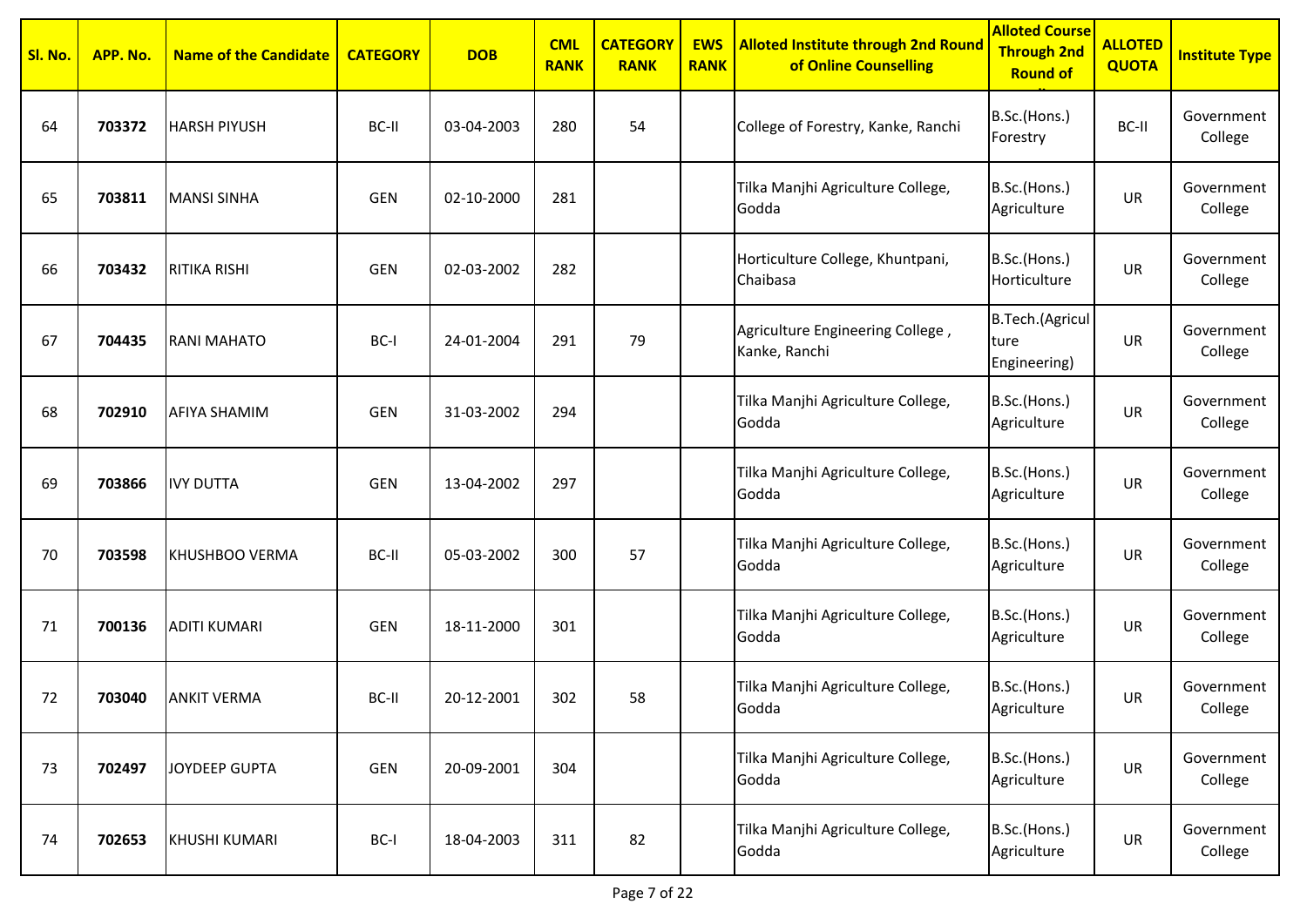| Sl. No. | APP. No. | <b>Name of the Candidate</b>     | <b>CATEGORY</b> | <b>DOB</b> | <b>CML</b><br><b>RANK</b> | <b>CATEGORY</b><br><b>RANK</b> | <b>EWS</b><br><b>RANK</b> | <b>Alloted Institute through 2nd Round</b><br>of Online Counselling                       | <b>Alloted Course</b><br><b>Through 2nd</b><br><b>Round of</b> | <b>ALLOTED</b><br><b>QUOTA</b> | <b>Institute Type</b> |
|---------|----------|----------------------------------|-----------------|------------|---------------------------|--------------------------------|---------------------------|-------------------------------------------------------------------------------------------|----------------------------------------------------------------|--------------------------------|-----------------------|
| 75      | 702385   | PRIYA KUMARI                     | BC-II           | 15-12-2002 | 312                       | 61                             |                           | Ramkrishna Mission Vivekananda<br>Educational And Research Institute,<br>Morabadi, Ranchi | B.Sc.(Hons.)<br>Agriculture                                    | <b>UR</b>                      | Pvt. College          |
| 76      | 701883   | PRABHAT KUMAR                    | BC-I            | 02-01-2001 | 322                       | 85                             |                           | Agriculture College, Garhwa                                                               | B.Sc.(Hons.)<br>Agriculture                                    | BC-I                           | Government<br>College |
| 77      | 701897   | <b>ABHISHEK RANJAN</b>           | SC              | 25-11-1999 | 332                       | 16                             |                           | Agriculture College, Garhwa                                                               | B.Sc.(Hons.)<br>Agriculture                                    | SC                             | Government<br>College |
| 78      | 704459   | <b>KUMARI SONAL</b>              | <b>GEN</b>      | 21-09-2002 | 333                       |                                |                           | Ramkrishna Mission Vivekananda<br>Educational And Research Institute,<br>Morabadi, Ranchi | B.Sc.(Hons.)<br>Agriculture                                    | UR                             | Pvt. College          |
| 79      | 701372   | AMAN KUMAR PANDIT                | BC-I            | 03-03-2001 | 335                       | 91                             |                           | Agriculture College, Garhwa                                                               | B.Sc.(Hons.)<br>Agriculture                                    | BC-I                           | Government<br>College |
| 80      | 702377   | <b>ADITI BHARTI</b>              | <b>GEN</b>      | 25-03-2002 | 337                       |                                |                           | Fisheries Technology College, Gumla                                                       | B.F.Sc.                                                        | UR                             | Government<br>College |
| 81      | 700921   | PAWAN KUMAR                      | <b>GEN</b>      | 13-07-2000 | 341                       |                                |                           | Horticulture College, Khuntpani,<br>Chaibasa                                              | B.Sc.(Hons.)<br>Horticulture                                   | <b>UR</b>                      | Government<br>College |
| 82      | 701469   | <b>ANKITA KUMARI</b>             | BC-I            | 27-05-2000 | 345                       | 94                             |                           | Horticulture College, Khuntpani,<br>Chaibasa                                              | B.Sc.(Hons.)<br>Horticulture                                   | <b>UR</b>                      | Government<br>College |
| 83      | 701642   | <b>HARIOM KUMAR</b>              | BC-II           | 05-11-2000 | 346                       | 66                             |                           | Agriculture College, Garhwa                                                               | B.Sc.(Hons.)<br>Agriculture                                    | BC-II                          | Government<br>College |
| 84      | 704352   | RUDRA NARAYAN<br><b>BANERJEE</b> | GEN             | 05-04-2002 | 352                       |                                |                           | Horticulture College, Khuntpani,<br>Chaibasa                                              | B.Sc.(Hons.)<br>Horticulture                                   | UR                             | Government<br>College |
| 85      | 701081   | <b>RACHIT ARYAN</b>              | BC-I            | 02-03-2001 | 353                       | 97                             |                           | Fisheries Technology College, Gumla B.F.Sc.                                               |                                                                | UR                             | Government<br>College |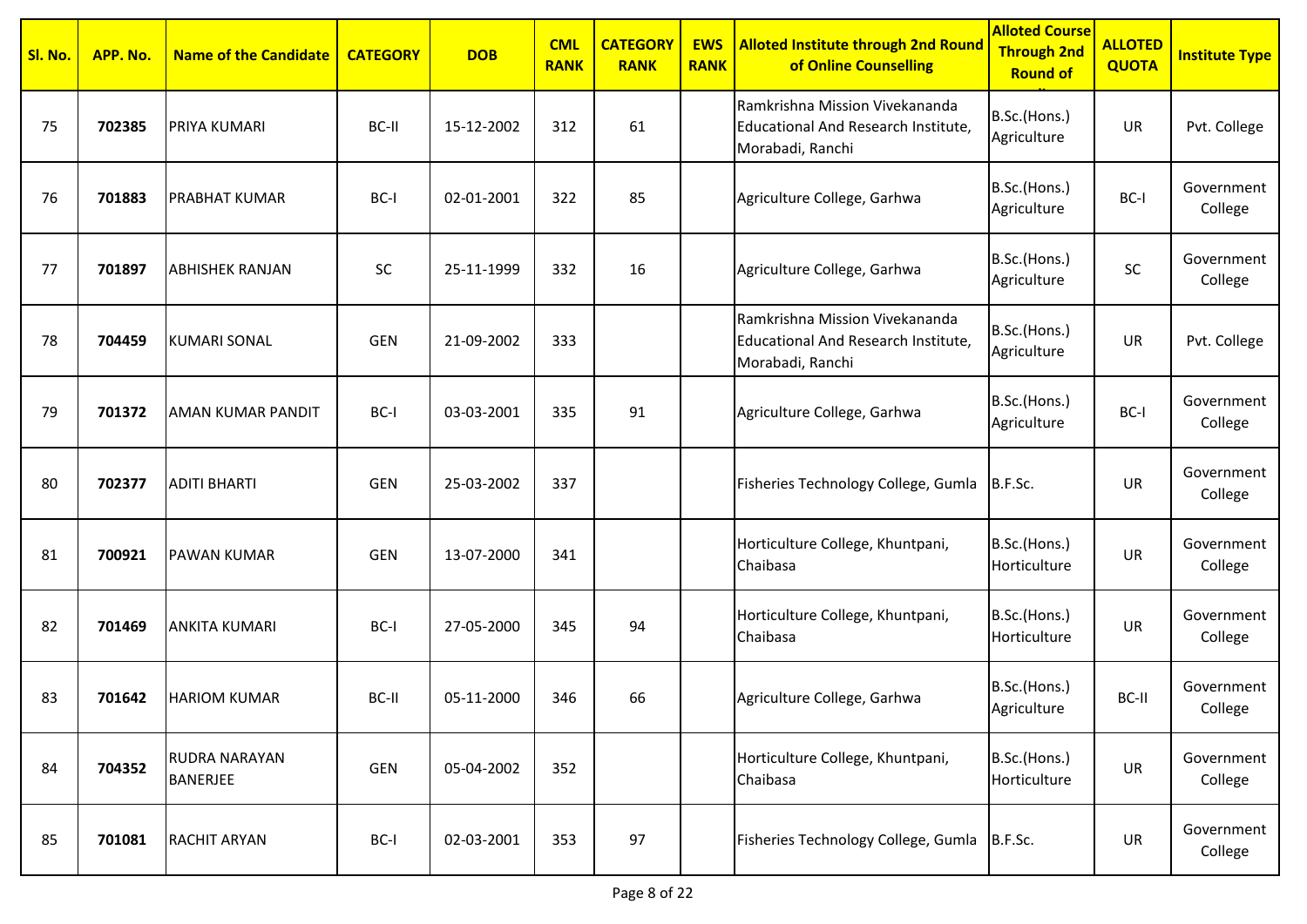| Sl. No. | APP. No. | <b>Name of the Candidate</b> | <b>CATEGORY</b> | <b>DOB</b> | <b>CML</b><br><b>RANK</b> | <b>CATEGORY</b><br><b>RANK</b> | <b>EWS</b><br><b>RANK</b> | <b>Alloted Institute through 2nd Round</b><br>of Online Counselling                       | <b>Alloted Course</b><br><b>Through 2nd</b><br><b>Round of</b> | <b>ALLOTED</b><br><b>QUOTA</b> | <b>Institute Type</b> |
|---------|----------|------------------------------|-----------------|------------|---------------------------|--------------------------------|---------------------------|-------------------------------------------------------------------------------------------|----------------------------------------------------------------|--------------------------------|-----------------------|
| 86      | 700866   | <b>AKRITI SHYAMANITA</b>     | <b>GEN</b>      | 04-10-2001 | 357                       |                                |                           | Ramkrishna Mission Vivekananda<br>Educational And Research Institute,<br>Morabadi, Ranchi | B.Sc.(Hons.)<br>Agriculture                                    | UR                             | Pvt. College          |
| 87      | 702453   | <b>VINAY KUMAR</b>           | BC-II           | 05-03-2001 | 358                       | 67                             |                           | Agriculture College, Garhwa                                                               | B.Sc.(Hons.)<br>Agriculture                                    | BC-II                          | Government<br>College |
| 88      | 703223   | <b>AYUSHI SINGH</b>          | <b>GEN</b>      | 15-01-2002 | 359                       |                                | 31                        | Agriculture College, Garhwa                                                               | B.Sc.(Hons.)<br>Agriculture                                    | EWS                            | Government<br>College |
| 89      | 702196   | SHASHI BHUSHAN GORAI         | BC-I            | 22-01-2001 | 360                       | 100                            |                           | Agriculture College, Garhwa                                                               | B.Sc.(Hons.)<br>Agriculture                                    | BC-I                           | Government<br>College |
| 90      | 703849   | <b>RUPA KUMARI</b>           | GEN             | 10-02-2002 | 363                       |                                | 32                        | Rabindra Nath Tagore Agriculture<br>College, Deoghar                                      | B.Sc.(Hons.)<br>Agriculture                                    | EWS                            | Government<br>College |
| 91      | 703777   | <b>AASTHA GUPTA</b>          | BC-II           | 23-12-2003 | 365                       | 68                             |                           | Tilka Manjhi Agriculture College,<br>Godda                                                | B.Sc.(Hons.)<br>Agriculture                                    | BC-II                          | Government<br>College |
| 92      | 704640   | <b>SHARDA KUMARI</b>         | BC-I            | 04-03-2002 | 368                       | 102                            |                           | Tilka Manjhi Agriculture College,<br>Godda                                                | B.Sc.(Hons.)<br>Agriculture                                    | BC-I                           | Government<br>College |
| 93      | 700135   | <b>BRISTY GHOSH</b>          | BC-II           | 14-04-2001 | 370                       | 69                             |                           | Tilka Manjhi Agriculture College,<br>Godda                                                | B.Sc.(Hons.)<br>Agriculture                                    | BC-II                          | Government<br>College |
| 94      | 704433   | <b>SHRABONI PAUL</b>         | BC-II           | 19-07-2003 | 371                       | 70                             |                           | Fisheries Technology College, Gumla   B.F.Sc.                                             |                                                                | UR                             | Government<br>College |
| 95      | 701592   | MANISHA KUMARI               | BC-II           | 05-02-2002 | 372                       | 71                             |                           | Horticulture College, Khuntpani,<br>Chaibasa                                              | B.Sc.(Hons.)<br>Horticulture                                   | UR                             | Government<br>College |
| 96      | 704455   | <b>DEEPAK PRASAD PARTH</b>   | BC-I            | 31-12-1997 | 373                       | 103                            |                           | Tilka Manjhi Agriculture College,<br>Godda                                                | B.Sc.(Hons.)<br>Agriculture                                    | BC-I                           | Government<br>College |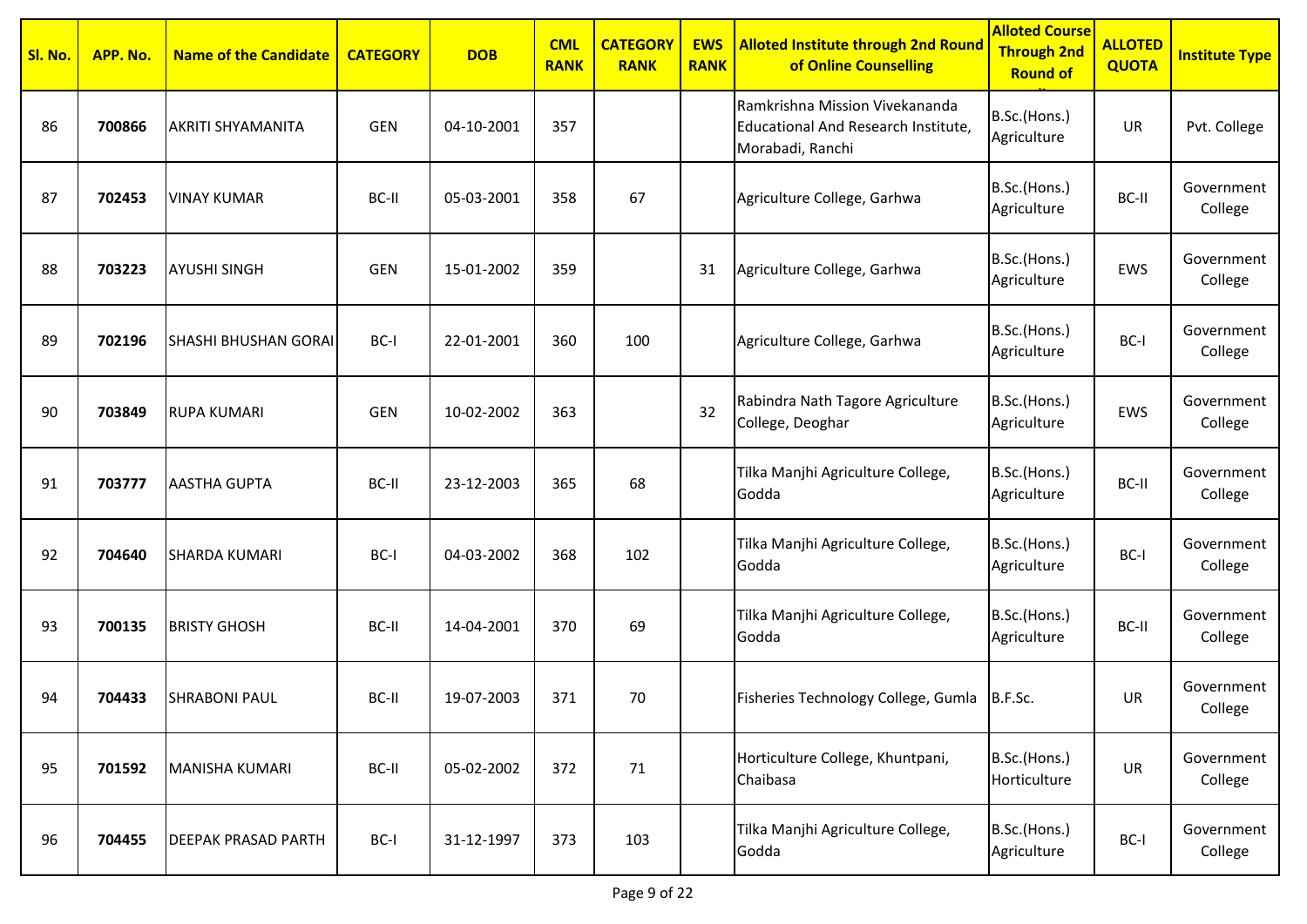| <mark>Sl. No.</mark> | APP. No. | <b>Name of the Candidate</b> | <b>CATEGORY</b> | <b>DOB</b> | <b>CML</b><br><b>RANK</b> | <b>CATEGORY</b><br><b>RANK</b> | <b>EWS</b><br><b>RANK</b> | <b>Alloted Institute through 2nd Round</b><br>of Online Counselling                       | <b>Alloted Course</b><br><b>Through 2nd</b><br><b>Round of</b> | <b>ALLOTED</b><br><b>QUOTA</b> | <b>Institute Type</b> |
|----------------------|----------|------------------------------|-----------------|------------|---------------------------|--------------------------------|---------------------------|-------------------------------------------------------------------------------------------|----------------------------------------------------------------|--------------------------------|-----------------------|
| 97                   | 702636   | ANNPURNA KUMARI              | BC-I            | 06-03-2002 | 376                       | 105                            |                           | Fisheries Technology College, Gumla                                                       | B.F.Sc.                                                        | <b>UR</b>                      | Government<br>College |
| 98                   | 702864   | <b>MUKUL PAL</b>             | BC-I            | 10-11-2002 | 379                       | 106                            |                           | Fisheries Technology College, Gumla                                                       | B.F.Sc.                                                        | <b>UR</b>                      | Government<br>College |
| 99                   | 701863   | <b>VISHAL KUMAR</b>          | SC              | 24-07-2003 | 380                       | 20                             |                           | College of Forestry, Kanke, Ranchi                                                        | B.Sc.(Hons.)<br>Forestry                                       | SC                             | Government<br>College |
| 100                  | 700011   | VASUNDHARA PAL               | BC-I            | 24-08-2000 | 382                       | 107                            |                           | Fisheries Technology College, Gumla                                                       | B.F.Sc.                                                        | UR                             | Government<br>College |
| 101                  | 701682   | <b>ANJALI PRIYA</b>          | BC-II           | 25-08-2001 | 383                       | 74                             |                           | Ramkrishna Mission Vivekananda<br>Educational And Research Institute,<br>Morabadi, Ranchi | B.Sc.(Hons.)<br>Agriculture                                    | <b>UR</b>                      | Pvt. College          |
| 102                  | 703787   | SARSWATI KUMARI              | BC-I            | 24-02-2001 | 386                       | 110                            |                           | Ramkrishna Mission Vivekananda<br>Educational And Research Institute,<br>Morabadi, Ranchi | B.Sc.(Hons.)<br>Agriculture                                    | <b>UR</b>                      | Pvt. College          |
| 103                  | 704117   | SHIWANI KUMARI               | BC-I            | 10-08-2001 | 393                       | 112                            |                           | Ramkrishna Mission Vivekananda<br>Educational And Research Institute,<br>Morabadi, Ranchi | B.Sc.(Hons.)<br>Agriculture                                    | <b>UR</b>                      | Pvt. College          |
| 104                  | 700919   | <b>ROHIT PRASAD</b>          | BC-II           | 11-07-2002 | 395                       | 76                             |                           | Ramkrishna Mission Vivekananda<br>Educational And Research Institute,<br>Morabadi, Ranchi | B.Sc.(Hons.)<br>Agriculture                                    | <b>UR</b>                      | Pvt. College          |
| 105                  | 702762   | PRIYANKA KUMARI              | BC-II           | 09-07-2002 | 399                       | 77                             |                           | Fisheries Technology College, Gumla                                                       | B.F.Sc.                                                        | UR                             | Government<br>College |
| 106                  | 700847   | <b>MANISHA KUMARI</b>        | BC-I            | 27-08-2002 | 404                       | 114                            |                           | Horticulture College, Khuntpani,<br>Chaibasa                                              | B.Sc.(Hons.)<br>Horticulture                                   | <b>UR</b>                      | Government<br>College |
| 107                  | 702399   | <b>RITU KUMARI</b>           | BC-II           | 15-06-2003 | 406                       | 78                             |                           | Ramkrishna Mission Vivekananda<br>Educational And Research Institute,<br>Morabadi, Ranchi | B.Sc.(Hons.)<br>Agriculture                                    | <b>UR</b>                      | Pvt. College          |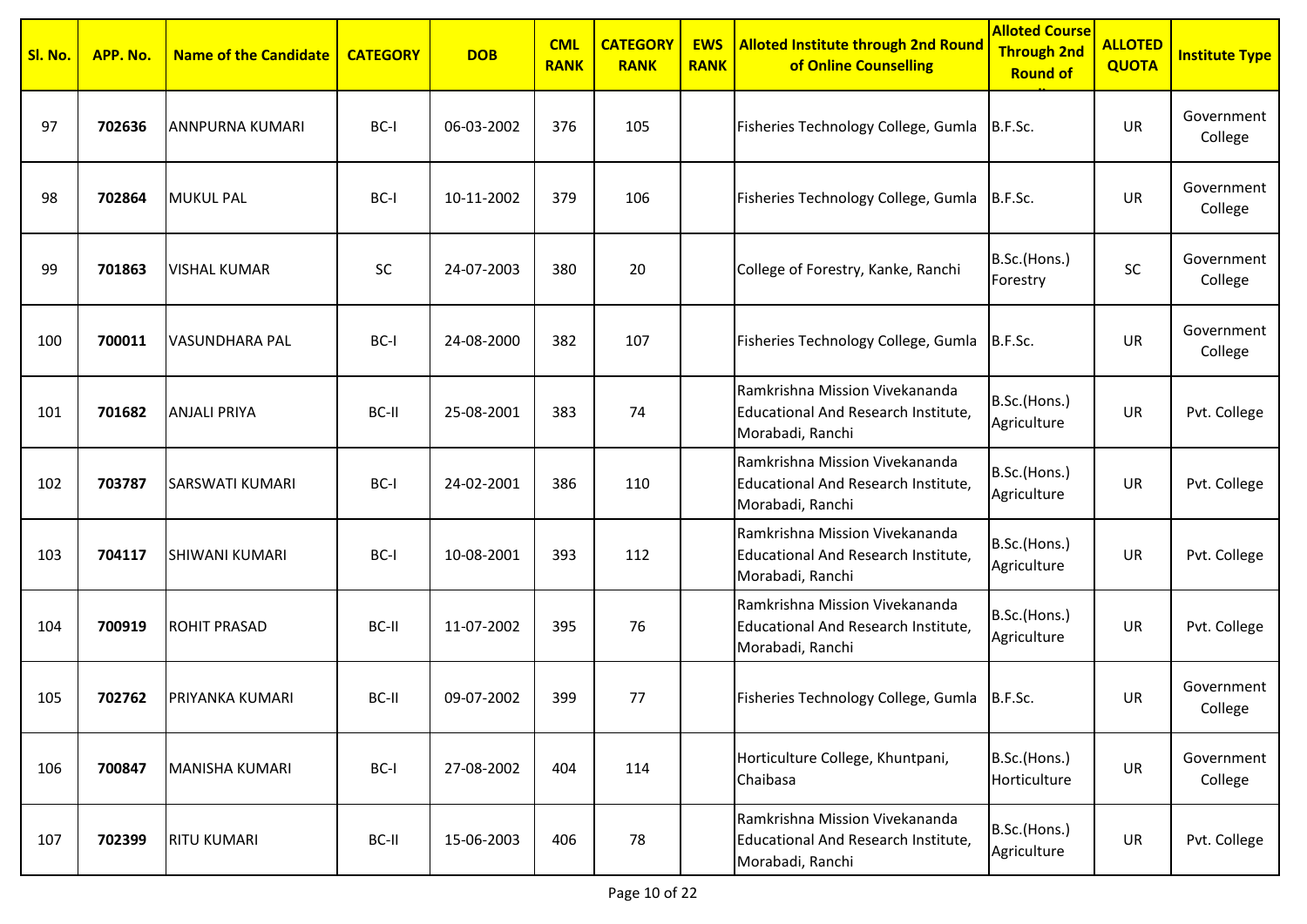| Sl. No. | APP. No. | <b>Name of the Candidate</b> | <b>CATEGORY</b> | <b>DOB</b> | <b>CML</b><br><b>RANK</b> | <b>CATEGORY</b><br><b>RANK</b> | <b>EWS</b><br><b>RANK</b> | <b>Alloted Institute through 2nd Round</b><br>of Online Counselling                       | <b>Alloted Course</b><br><b>Through 2nd</b><br><b>Round of</b> | <b>ALLOTED</b><br><b>QUOTA</b> | <b>Institute Type</b> |
|---------|----------|------------------------------|-----------------|------------|---------------------------|--------------------------------|---------------------------|-------------------------------------------------------------------------------------------|----------------------------------------------------------------|--------------------------------|-----------------------|
| 108     | 700193   | <b>DEVJEET CHATTERJEE</b>    | <b>GEN</b>      | 11-08-2002 | 415                       |                                | 38                        | Rabindra Nath Tagore Agriculture<br>College, Deoghar                                      | B.Sc.(Hons.)<br>Agriculture                                    | EWS                            | Government<br>College |
| 109     | 700942   | <b>PRANAB MAITY</b>          | BC-I            | 21-05-2002 | 416                       | 115                            |                           | Horticulture College, Khuntpani,<br>Chaibasa                                              | B.Sc.(Hons.)<br>Horticulture                                   | UR                             | Government<br>College |
| 110     | 700247   | <b>GARIMA SINGH</b>          | <b>GEN</b>      | 12-08-2003 | 417                       |                                |                           | Ramkrishna Mission Vivekananda<br>Educational And Research Institute,<br>Morabadi, Ranchi | B.Sc.(Hons.)<br>Agriculture                                    | UR                             | Pvt. College          |
| 111     | 702078   | KUMARI VANDANA               | BC-I            | 02-08-2001 | 423                       | 118                            |                           | Horticulture College, Khuntpani,<br>Chaibasa                                              | B.Sc.(Hons.)<br>Horticulture                                   | UR                             | Government<br>College |
| 112     | 700855   | RUMPA KUMARI                 | BC-I            | 09-04-2001 | 425                       | 119                            |                           | Horticulture College, Khuntpani,<br>Chaibasa                                              | B.Sc.(Hons.)<br>Horticulture                                   | UR                             | Government<br>College |
| 113     | 703313   | <b>GOUTAM GHOSH</b>          | BC-II           | 04-03-2001 | 427                       | 80                             |                           | Fisheries Technology College, Gumla                                                       | B.F.Sc.                                                        | <b>UR</b>                      | Government<br>College |
| 114     | 700692   | <b>OROOBA ADAN</b>           | BC-II           | 25-01-2002 | 429                       | 82                             |                           | Horticulture College, Khuntpani,<br>Chaibasa                                              | B.Sc.(Hons.)<br>Horticulture                                   | UR                             | Government<br>College |
| 115     | 701800   | <b>RENUPA KUMARI</b>         | BC-I            | 15-03-2002 | 430                       | 120                            |                           | Fisheries Technology College, Gumla                                                       | B.F.Sc.                                                        | <b>UR</b>                      | Government<br>College |
| 116     | 702704   | <b>FARHAT JABEEN</b>         | BC-I            | 07-03-2001 | 435                       | 121                            |                           | Horticulture College, Khuntpani,<br>Chaibasa                                              | B.Sc.(Hons.)<br>Horticulture                                   | UR                             | Government<br>College |
| 117     | 702065   | <b>EKTA KUMARI</b>           | GEN             | 03-11-2002 | 437                       |                                |                           | Horticulture College, Khuntpani,<br>Chaibasa                                              | B.Sc.(Hons.)<br>Horticulture                                   | UR                             | Government<br>College |
| 118     | 701337   | PRIYANKA KUMARI              | BC-I            | 01-01-2001 | 439                       | 122                            |                           | Fisheries Technology College, Gumla B.F.Sc.                                               |                                                                | UR                             | Government<br>College |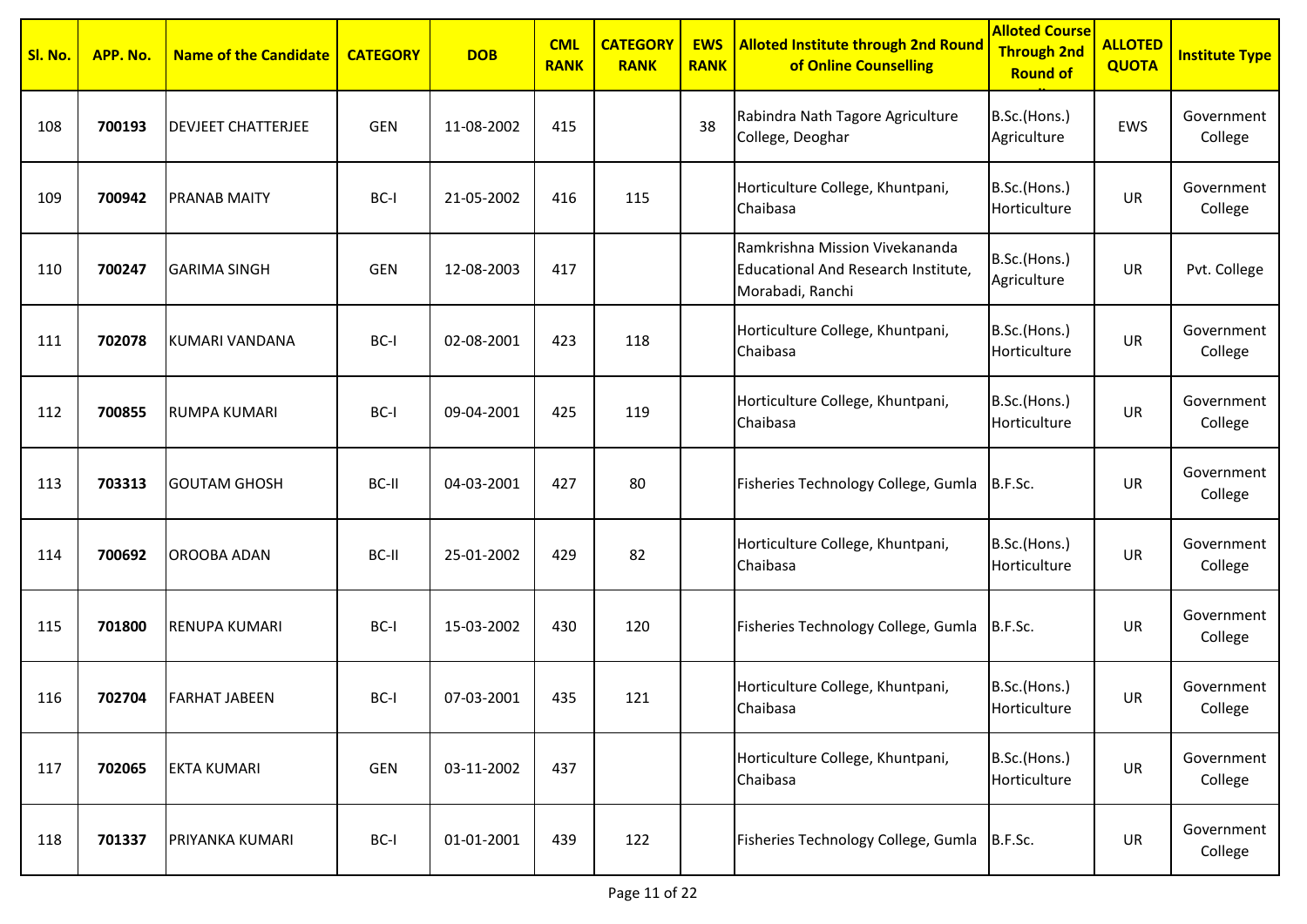| Sl. No. | APP. No. | <b>Name of the Candidate</b>          | <b>CATEGORY</b> | <b>DOB</b> | <b>CML</b><br><b>RANK</b> | <b>CATEGORY</b><br><b>RANK</b> | <b>EWS</b><br><b>RANK</b> | <b>Alloted Institute through 2nd Round</b><br>of Online Counselling                       | <b>Alloted Course</b><br><b>Through 2nd</b><br><b>Round of</b> | <b>ALLOTED</b><br><b>QUOTA</b> | <b>Institute Type</b> |
|---------|----------|---------------------------------------|-----------------|------------|---------------------------|--------------------------------|---------------------------|-------------------------------------------------------------------------------------------|----------------------------------------------------------------|--------------------------------|-----------------------|
| 119     | 704314   | <b>AURUSHA ZABEEN</b>                 | BC-II           | 27-01-2002 | 440                       | 84                             |                           | Ramkrishna Mission Vivekananda<br>Educational And Research Institute,<br>Morabadi, Ranchi | B.Sc.(Hons.)<br>Agriculture                                    | BC-II                          | Pvt. College          |
| 120     | 701740   | <b>DHEERAJ KUMAR</b><br><b>MAHATO</b> | BC-I            | 30-12-2003 | 445                       | 125                            |                           | Horticulture College, Khuntpani,<br>Chaibasa                                              | B.Sc.(Hons.)<br>Horticulture                                   | <b>UR</b>                      | Government<br>College |
| 121     | 701352   | <b>SUDHANSHU KUMAR</b><br><b>ROY</b>  | <b>GEN</b>      | 11-09-2002 | 446                       |                                | 39                        | Agriculture College, Garhwa                                                               | B.Sc.(Hons.)<br>Agriculture                                    | EWS                            | Government<br>College |
| 122     | 700662   | <b>AKUNURI SUSMITA RAO</b>            | SC              | 20-07-2000 | 458                       | 25                             |                           | Agriculture College, Garhwa                                                               | B.Sc.(Hons.)<br>Agriculture                                    | SC                             | Government<br>College |
| 123     | 703834   | <b>GOVIND RAM</b>                     | SC              | 20-04-1997 | 459                       | 26                             |                           | Agriculture College, Garhwa                                                               | B.Sc.(Hons.)<br>Agriculture                                    | SC                             | Government<br>College |
| 124     | 703693   | <b>CHANDNI KUMARI</b>                 | <b>GEN</b>      | 26-01-2001 | 460                       |                                |                           | Horticulture College, Khuntpani,<br>Chaibasa                                              | B.Sc.(Hons.)<br>Horticulture                                   | UR                             | Government<br>College |
| 125     | 701375   | <b>SONALI GARI</b>                    | ST              | 22-12-2002 | 465                       | 33                             |                           | Ranchi Veterinary College, Kanke,<br>Ranchi                                               | B.V.Sc. and<br>A.H.                                            | <b>ST</b>                      | Government<br>College |
| 126     | 702688   | <b>BARUN KUMAR GUPTA</b>              | BC-I            | 06-12-2000 | 466                       | 131                            |                           | Fisheries Technology College, Gumla                                                       | B.F.Sc.                                                        | BC-I                           | Government<br>College |
| 127     | 701480   | PRAGYASHRI                            | BC-II           | 29-03-2003 | 469                       | 88                             |                           | Fisheries Technology College, Gumla B.F.Sc.                                               |                                                                | BC-II                          | Government<br>College |
| 128     | 702925   | <b>POOJA</b>                          | GEN             | 31-10-2001 | 470                       |                                | 40                        | College of Forestry, Kanke, Ranchi                                                        | B.Sc.(Hons.)<br>Forestry                                       | EWS                            | Government<br>College |
| 129     | 700887   | <b>SHIV NANDAN KUMAR</b><br>YADAV     | BC-II           | 01-01-2001 | 471                       | 89                             |                           | Horticulture College, Khuntpani,<br>Chaibasa                                              | B.Sc.(Hons.)<br>Horticulture                                   | BC-II                          | Government<br>College |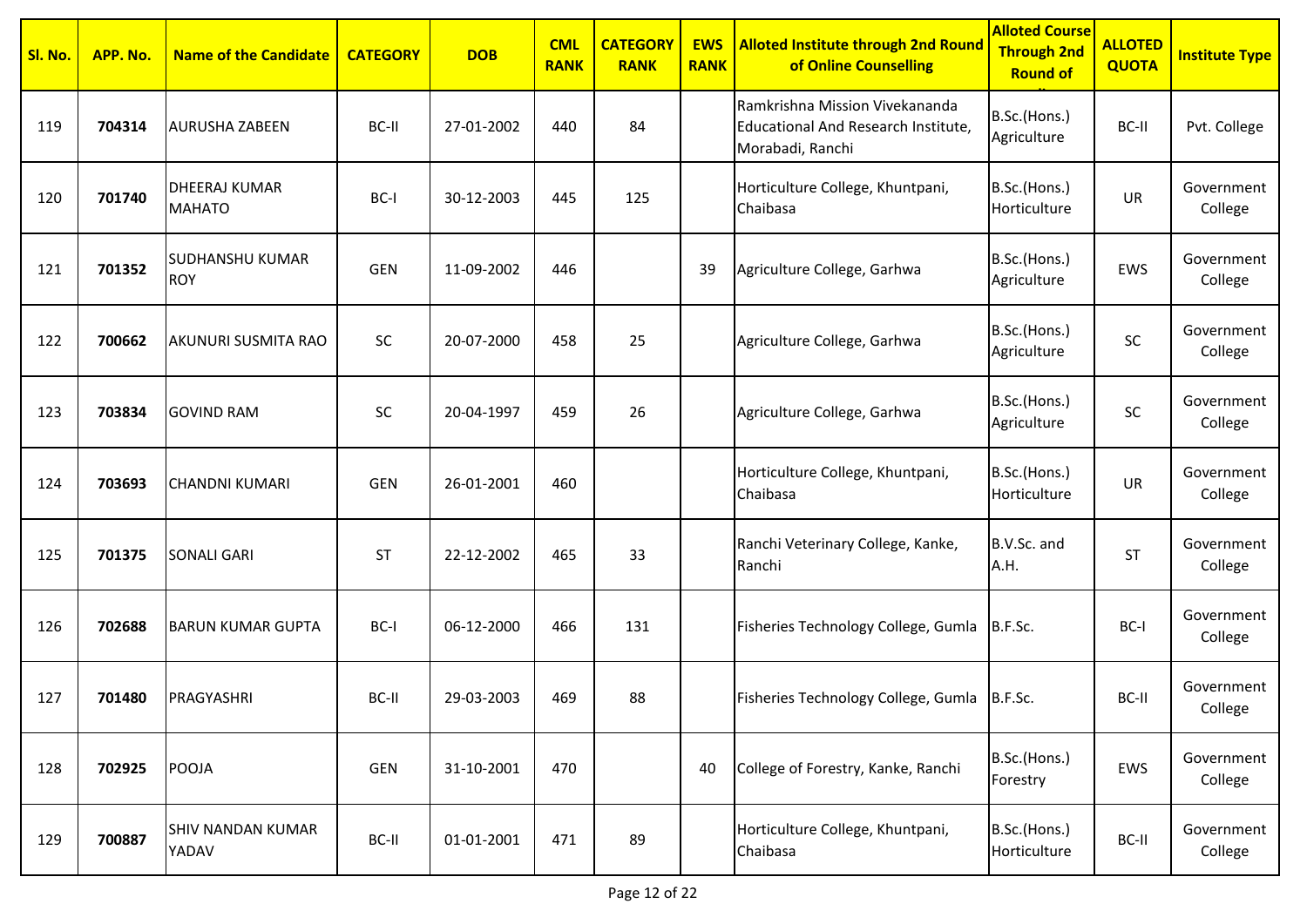| Sl. No. | APP. No. | <b>Name of the Candidate</b> | <b>CATEGORY</b> | <b>DOB</b> | <b>CML</b><br><b>RANK</b> | <b>CATEGORY</b><br><b>RANK</b> | <b>EWS</b><br><b>RANK</b> | <b>Alloted Institute through 2nd Round</b><br>of Online Counselling                       | <b>Alloted Course</b><br><b>Through 2nd</b><br><b>Round of</b> | <b>ALLOTED</b><br><b>QUOTA</b> | <b>Institute Type</b> |
|---------|----------|------------------------------|-----------------|------------|---------------------------|--------------------------------|---------------------------|-------------------------------------------------------------------------------------------|----------------------------------------------------------------|--------------------------------|-----------------------|
| 130     | 701739   | <b>SURBHI RANI</b>           | BC-II           | 15-08-1999 | 472                       | 90                             |                           | Fisheries Technology College, Gumla                                                       | B.F.Sc.                                                        | BC-II                          | Government<br>College |
| 131     | 703422   | <b>MONIKA MAHATO</b>         | BC-I            | 30-01-2001 | 474                       | 134                            |                           | Horticulture College, Khuntpani,<br>Chaibasa                                              | B.Sc.(Hons.)<br>Horticulture                                   | BC-I                           | Government<br>College |
| 132     | 701342   | <b>NUSRAT PARWEEN</b>        | BC-I            | 30-03-1998 | 480                       | 136                            |                           | Horticulture College, Khuntpani,<br>Chaibasa                                              | B.Sc.(Hons.)<br>Horticulture                                   | BC-I                           | Government<br>College |
| 133     | 703977   | <b>SABBA PERWEEN</b>         | BC-I            | 24-03-2004 | 482                       | 138                            |                           | Horticulture College, Khuntpani,<br>Chaibasa                                              | B.Sc.(Hons.)<br>Horticulture                                   | BC-I                           | Government<br>College |
| 134     | 701606   | <b>DIPAK RABIDAS</b>         | SC              | 12-03-2001 | 486                       | 29                             |                           | Rabindra Nath Tagore Agriculture<br>College, Deoghar                                      | B.Sc.(Hons.)<br>Agriculture                                    | SC                             | Government<br>College |
| 135     | 702157   | <b>MD TAUSIF AHMAD</b>       | BC-I            | 03-09-2002 | 488                       | 139                            |                           | Fisheries Technology College, Gumla                                                       | B.F.Sc.                                                        | BC-I                           | Government<br>College |
| 136     | 704050   | <b>SHUBHSHREE</b>            | BC-II           | 11-10-2002 | 490                       | 92                             |                           | Horticulture College, Khuntpani,<br>Chaibasa                                              | B.Sc.(Hons.)<br>Horticulture                                   | BC-II                          | Government<br>College |
| 137     | 701937   | <b>ISHA VANI TOPPO</b>       | <b>ST</b>       | 09-09-2001 | 496                       | 36                             |                           | Ranchi Veterinary College, Kanke,<br>Ranchi                                               | B.V.Sc. and<br>A.H.                                            | <b>ST</b>                      | Government<br>College |
| 138     | 700721   | <b>RAHUL KUMAR RAJAK</b>     | SC              | 28-08-2001 | 503                       | 31                             |                           | Rabindra Nath Tagore Agriculture<br>College, Deoghar                                      | B.Sc.(Hons.)<br>Agriculture                                    | SC                             | Government<br>College |
| 139     | 701255   | <b>SHUBHAM KUMAR</b>         | BC-II           | 11-03-2002 | 505                       | 94                             |                           | Horticulture College, Khuntpani,<br>Chaibasa                                              | B.Sc.(Hons.)<br>Horticulture                                   | BC-II                          | Government<br>College |
| 140     | 700894   | <b>RASHI KUMARI</b>          | BC-II           | 18-11-2001 | 506                       | 95                             |                           | Ramkrishna Mission Vivekananda<br>Educational And Research Institute,<br>Morabadi, Ranchi | B.Sc.(Hons.)<br>Agriculture                                    | BC-II                          | Pvt. College          |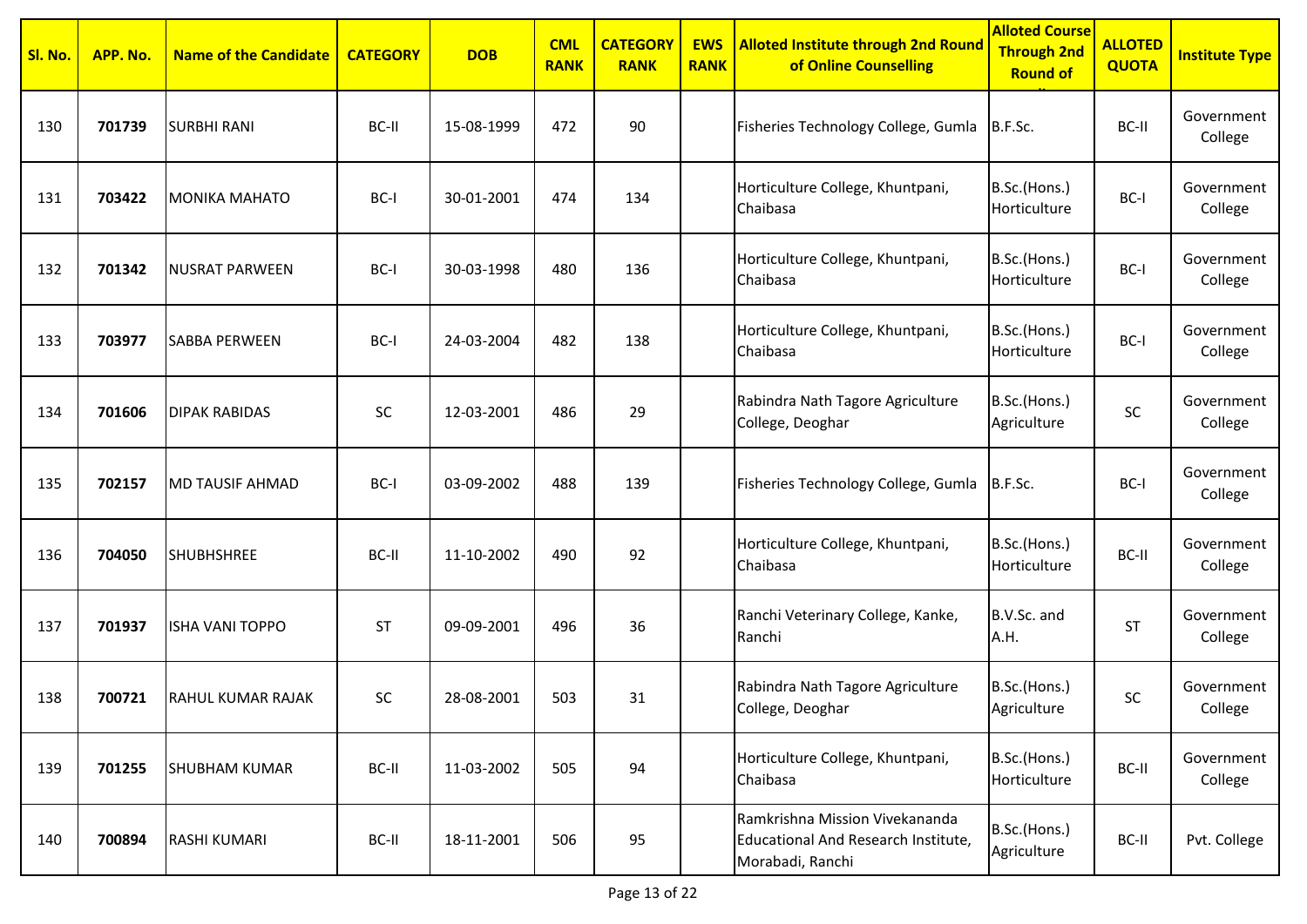| Sl. No. | APP. No. | <b>Name of the Candidate</b> | <b>CATEGORY</b> | <b>DOB</b> | <b>CML</b><br><b>RANK</b> | <b>CATEGORY</b><br><b>RANK</b> | <b>EWS</b><br><b>RANK</b> | <b>Alloted Institute through 2nd Round</b><br>of Online Counselling                              | <b>Alloted Course</b><br><b>Through 2nd</b><br><b>Round of</b> | <b>ALLOTED</b><br><b>QUOTA</b> | <b>Institute Type</b> |
|---------|----------|------------------------------|-----------------|------------|---------------------------|--------------------------------|---------------------------|--------------------------------------------------------------------------------------------------|----------------------------------------------------------------|--------------------------------|-----------------------|
| 141     | 704060   | <b>NEHA BHARTI</b>           | BC-I            | 06-05-2000 | 512                       | 143                            |                           | Ramkrishna Mission Vivekananda<br><b>Educational And Research Institute,</b><br>Morabadi, Ranchi | B.Sc.(Hons.)<br>Agriculture                                    | BC-I                           | Pvt. College          |
| 142     | 702293   | <b>TANNU PRIYA</b>           | BC-I            | 09-03-2001 | 521                       | 147                            |                           | Ramkrishna Mission Vivekananda<br>Educational And Research Institute,<br>Morabadi, Ranchi        | B.Sc.(Hons.)<br>Agriculture                                    | BC-I                           | Pvt. College          |
| 143     | 703492   | SATISH KUMAR GUPTA           | BC-I            | 03-04-2000 | 522                       | 148                            |                           | Ramkrishna Mission Vivekananda<br>Educational And Research Institute,<br>Morabadi, Ranchi        | B.Sc.(Hons.)<br>Agriculture                                    | BC-I                           | Pvt. College          |
| 144     | 701627   | PRITY KUMARI                 | BC-I            | 10-01-2002 | 528                       | 149                            |                           | Agriculture Engineering College,<br>Kanke, Ranchi                                                | <b>B.Tech.</b> (Agricul<br>ture<br>Engineering)                | <b>UR</b>                      | Government<br>College |
| 145     | 702191   | <b>ADNAN FARID</b>           | BC-I            | 17-12-2002 | 535                       | 150                            |                           | Agriculture Engineering College,<br>Kanke, Ranchi                                                | <b>B.Tech.</b> (Agricul<br>ture<br>Engineering)                | UR                             | Government<br>College |
| 146     | 701842   | SAKSHI KUMARI                | SC              | 11-02-2003 | 560                       | 35                             |                           | Ramkrishna Mission Vivekananda<br>Educational And Research Institute,<br>Morabadi, Ranchi        | B.Sc.(Hons.)<br>Agriculture                                    | <b>SC</b>                      | Pvt. College          |
| 147     | 701105   | AKANKSHA                     | <b>ST</b>       | 10-05-2000 | 564                       | 44                             |                           | Ranchi Veterinary College, Kanke,<br>Ranchi                                                      | B.V.Sc. and<br>A.H.                                            | <b>ST</b>                      | Government<br>College |
| 148     | 702120   | <b>SWETLANA MELGANDI</b>     | <b>ST</b>       | 23-09-2000 | 566                       | 45                             |                           | Ranchi Agriculture College, Kanke,<br>Ranchi                                                     | B.Sc.(Hons.)<br>Agriculture                                    | ST                             | Government<br>College |
| 149     | 700334   | <b>SURAJ KUMAR</b>           | <b>GEN</b>      | 18-05-2001 | 581                       |                                | 47                        | College of Forestry, Kanke, Ranchi                                                               | B.Sc.(Hons.)<br>Forestry                                       | EWS                            | Government<br>College |
| 150     | 704333   | <b>SNEHA DAS</b>             | BC-II           | 22-06-2004 | 585                       | 108                            |                           | Agriculture Engineering College,<br>Kanke, Ranchi                                                | B.Tech.(Agricul<br>ture<br>Engineering)                        | <b>UR</b>                      | Government<br>College |
| 151     | 700163   | <b>SURAJ KUMAR TIRKI</b>     | ST              | 10-11-2003 | 590                       | 48                             |                           | Ranchi Agriculture College, Kanke,<br>Ranchi                                                     | B.Sc.(Hons.)<br>Agriculture                                    | <b>ST</b>                      | Government<br>College |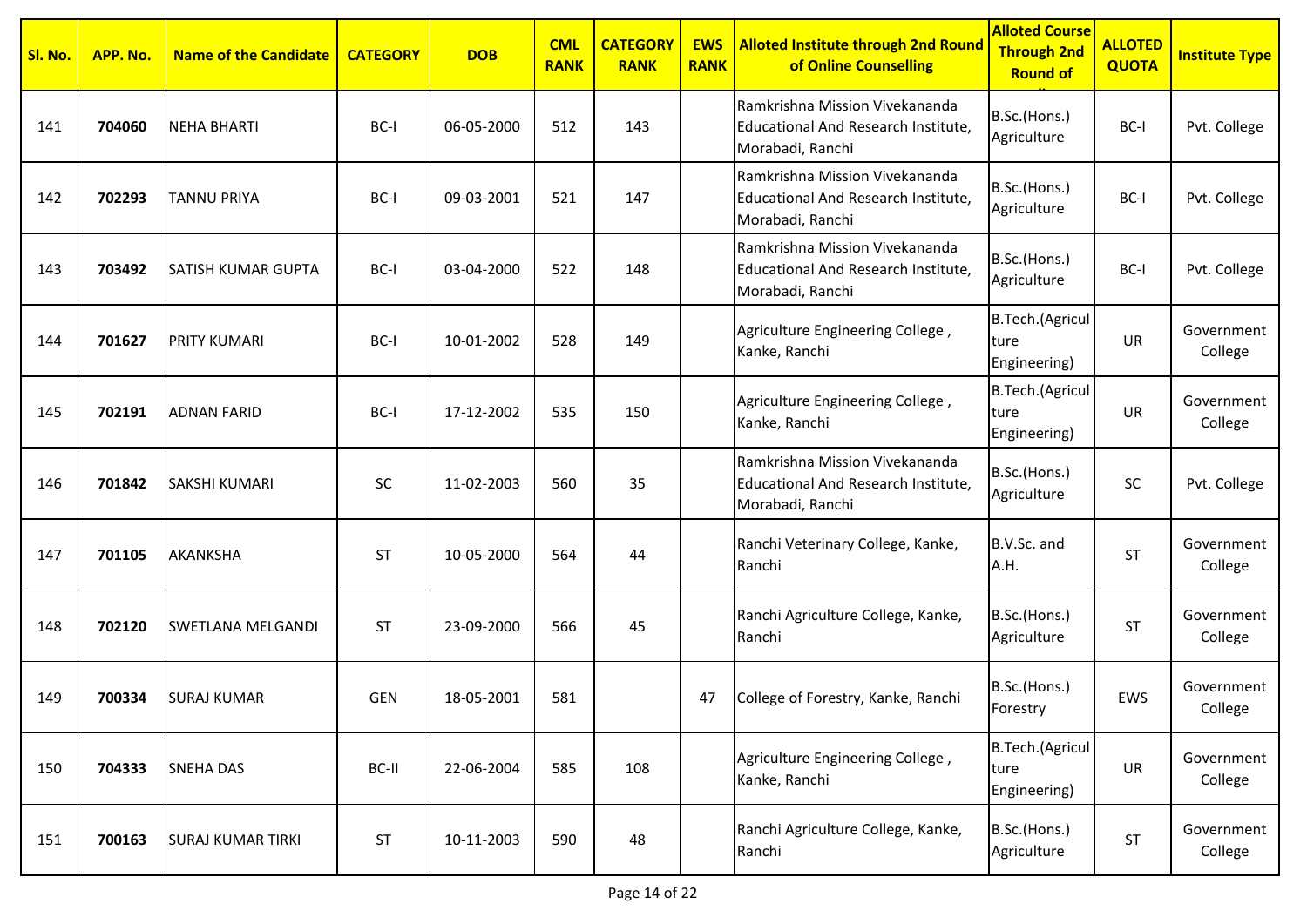| Sl. No. | APP. No. | <b>Name of the Candidate</b>          | <b>CATEGORY</b> | <b>DOB</b> | <b>CML</b><br><b>RANK</b> | <b>CATEGORY</b><br><b>RANK</b> | <b>EWS</b><br><b>RANK</b> | <b>Alloted Institute through 2nd Round</b><br>of Online Counselling                       | <b>Alloted Course</b><br><b>Through 2nd</b><br><b>Round of</b> | <b>ALLOTED</b><br><b>QUOTA</b> | <b>Institute Type</b> |
|---------|----------|---------------------------------------|-----------------|------------|---------------------------|--------------------------------|---------------------------|-------------------------------------------------------------------------------------------|----------------------------------------------------------------|--------------------------------|-----------------------|
| 152     | 702911   | <b>SUBRATA NAYAK</b>                  | <b>ST</b>       | 20-09-2003 | 597                       | 51                             |                           | Ranchi Agriculture College, Kanke,<br>Ranchi                                              | B.Sc.(Hons.)<br>Agriculture                                    | <b>ST</b>                      | Government<br>College |
| 153     | 701782   | <b>RITESH RAJ</b>                     | SC              | 13-09-2001 | 598                       | 40                             |                           | Horticulture College, Khuntpani,<br>Chaibasa                                              | B.Sc.(Hons.)<br>Horticulture                                   | SC                             | Government<br>College |
| 154     | 700997   | <b>SUHANI RAJ WARDHAN</b>             | SC              | 01-12-2002 | 607                       | 41                             |                           | Ramkrishna Mission Vivekananda<br>Educational And Research Institute,<br>Morabadi, Ranchi | B.Sc.(Hons.)<br>Agriculture                                    | SC                             | Pvt. College          |
| 155     | 703996   | <b>USHA MURMU</b>                     | <b>ST</b>       | 07-04-2002 | 614                       | 55                             |                           | Ranchi Agriculture College, Kanke,<br>Ranchi                                              | B.Sc.(Hons.)<br>Agriculture                                    | <b>ST</b>                      | Government<br>College |
| 156     | 704754   | <b>DEVANSHU RANJAN</b>                | <b>GEN</b>      | 25-03-2002 | 618                       |                                | 50                        | College of Forestry, Kanke, Ranchi                                                        | B.Sc.(Hons.)<br>Forestry                                       | EWS                            | Government<br>College |
| 157     | 701772   | <b>NARGISH NAAZ</b>                   | <b>GEN</b>      | 12-03-2003 | 627                       |                                | 51                        | Horticulture College, Khuntpani,<br>Chaibasa                                              | B.Sc.(Hons.)<br>Horticulture                                   | <b>EWS</b>                     | Government<br>College |
| 158     | 701434   | <b>MANITA TIRKEY</b>                  | <b>ST</b>       | 12-07-2000 | 629                       | 59                             |                           | Ranchi Agriculture College, Kanke,<br>Ranchi                                              | B.Sc.(Hons.)<br>Agriculture                                    | <b>ST</b>                      | Government<br>College |
| 159     | 702337   | <b>NANCY BESRA</b>                    | <b>ST</b>       | 01-06-2003 | 634                       | 61                             |                           | Rabindra Nath Tagore Agriculture<br>College, Deoghar                                      | B.Sc.(Hons.)<br>Agriculture                                    | <b>ST</b>                      | Government<br>College |
| 160     | 702242   | <b>ALKA RANI</b>                      | SC              | 05-03-2002 | 640                       | 42                             |                           | Tilka Manjhi Agriculture College,<br>Godda                                                | B.Sc.(Hons.)<br>Agriculture                                    | SC                             | Government<br>College |
| 161     | 700865   | <b>OPEL JHONSON</b><br><b>MARANDI</b> | <b>ST</b>       | 13-07-2001 | 653                       | 65                             |                           | Rabindra Nath Tagore Agriculture<br>College, Deoghar                                      | B.Sc.(Hons.)<br>Agriculture                                    | <b>ST</b>                      | Government<br>College |
| 162     | 702002   | <b>SAMAR NAAZ</b>                     | GEN             | 08-08-2002 | 678                       |                                | 54                        | Horticulture College, Khuntpani,<br>Chaibasa                                              | B.Sc.(Hons.)<br>Horticulture                                   | EWS                            | Government<br>College |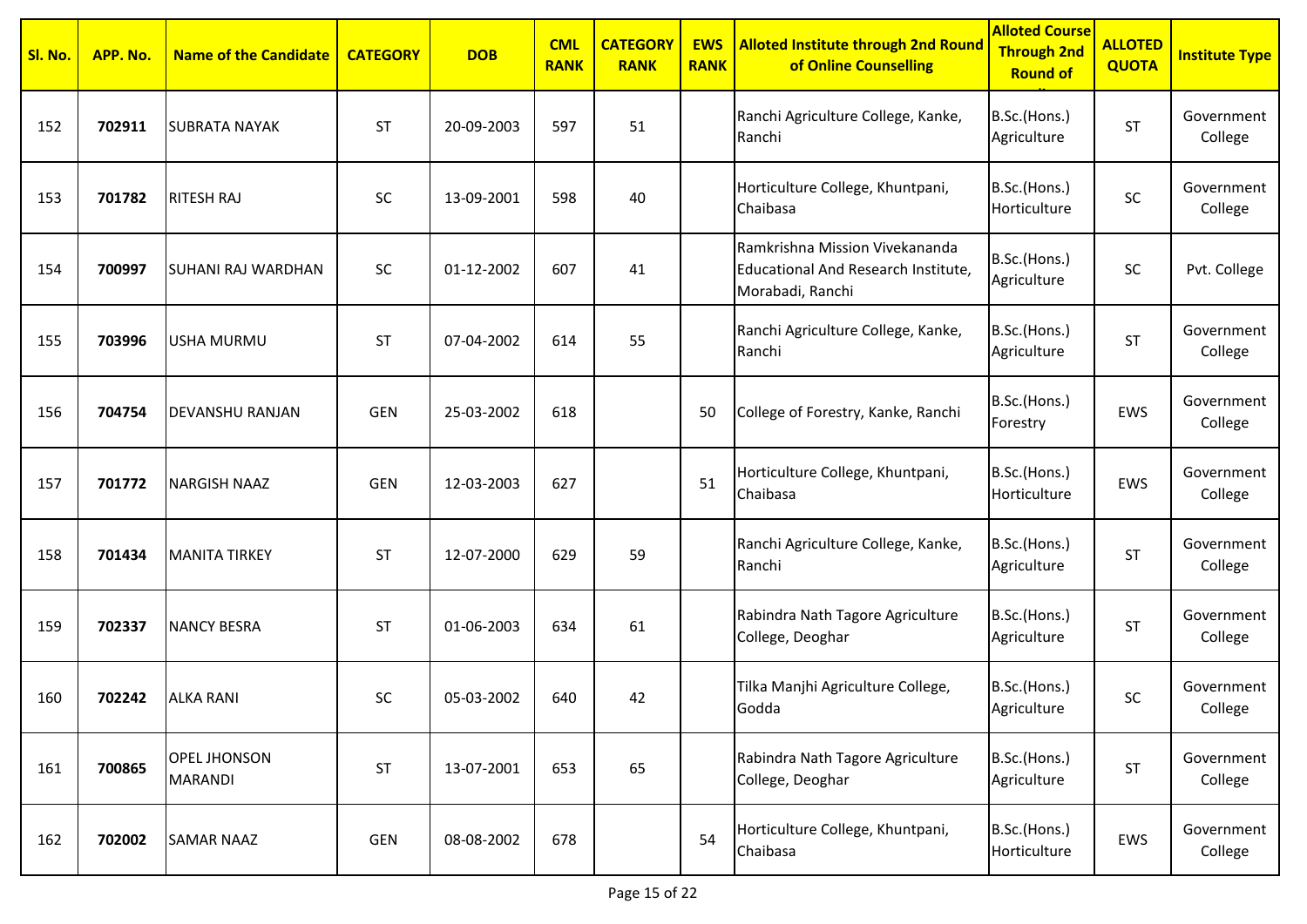| Sl. No. | APP. No. | <b>Name of the Candidate</b> | <b>CATEGORY</b> | <b>DOB</b> | <b>CML</b><br><b>RANK</b> | <b>CATEGORY</b><br><b>RANK</b> | <b>EWS</b><br><b>RANK</b> | <b>Alloted Institute through 2nd Round</b><br>of Online Counselling                       | <b>Alloted Course</b><br><b>Through 2nd</b><br><b>Round of</b> | <b>ALLOTED</b><br><b>QUOTA</b> | <b>Institute Type</b> |
|---------|----------|------------------------------|-----------------|------------|---------------------------|--------------------------------|---------------------------|-------------------------------------------------------------------------------------------|----------------------------------------------------------------|--------------------------------|-----------------------|
| 163     | 701100   | <b>BASANTI KUMARI</b>        | <b>ST</b>       | 10-05-2001 | 681                       | 68                             |                           | Horticulture College, Khuntpani,<br>Chaibasa                                              | B.Sc.(Hons.)<br>Horticulture                                   | <b>ST</b>                      | Government<br>College |
| 164     | 704404   | POOJA BANRA                  | <b>ST</b>       | 17-10-2000 | 689                       | 70                             |                           | Rabindra Nath Tagore Agriculture<br>College, Deoghar                                      | B.Sc.(Hons.)<br>Agriculture                                    | <b>ST</b>                      | Government<br>College |
| 165     | 703179   | <b>ARPIT KUMAR</b>           | SC              | 19-03-2002 | 696                       | 47                             |                           | Horticulture College, Khuntpani,<br>Chaibasa                                              | B.Sc.(Hons.)<br>Horticulture                                   | SC                             | Government<br>College |
| 166     | 703472   | <b>MOULIK SRIVASTAVA</b>     | <b>GEN</b>      | 02-02-2003 | 706                       |                                | 55                        | Tilka Manjhi Agriculture College,<br>Godda                                                | B.Sc.(Hons.)<br>Agriculture                                    | <b>EWS</b>                     | Government<br>College |
| 167     | 702420   | <b>RAHUL KUMAR</b>           | SC              | 02-01-2002 | 707                       | 48                             |                           | Ramkrishna Mission Vivekananda<br>Educational And Research Institute,<br>Morabadi, Ranchi | B.Sc.(Hons.)<br>Agriculture                                    | <b>SC</b>                      | Pvt. College          |
| 168     | 702761   | <b>ALKA BHARTI</b>           | SC              | 23-06-2001 | 716                       | 49                             |                           | Fisheries Technology College, Gumla   B.F.Sc.                                             |                                                                | <b>SC</b>                      | Government<br>College |
| 169     | 701854   | <b>MARINA MINJ</b>           | <b>ST</b>       | 26-12-2000 | 727                       | 77                             |                           | Rabindra Nath Tagore Agriculture<br>College, Deoghar                                      | B.Sc.(Hons.)<br>Agriculture                                    | <b>ST</b>                      | Government<br>College |
| 170     | 702414   | <b>OMKAR CHANDRA</b>         | SC              | 25-06-1999 | 730                       | 50                             |                           | Ramkrishna Mission Vivekananda<br>Educational And Research Institute,<br>Morabadi, Ranchi | B.Sc.(Hons.)<br>Agriculture                                    | <b>SC</b>                      | Pvt. College          |
| 171     | 700663   | <b>ASHUTOSH SINGH</b>        | <b>GEN</b>      | 25-08-2001 | 748                       |                                | 58                        | Fisheries Technology College, Gumla B.F.Sc.                                               |                                                                | EWS                            | Government<br>College |
| 172     | 704425   | <b>VAISHALI SINGH</b>        | GEN             | 20-01-2001 | 763                       |                                | 60                        | Fisheries Technology College, Gumla B.F.Sc.                                               |                                                                | EWS                            | Government<br>College |
| 173     | 701736   | POOJA HEMBRAM                | <b>ST</b>       | 23-02-2001 | 774                       | 83                             |                           | Rabindra Nath Tagore Agriculture<br>College, Deoghar                                      | B.Sc.(Hons.)<br>Agriculture                                    | <b>ST</b>                      | Government<br>College |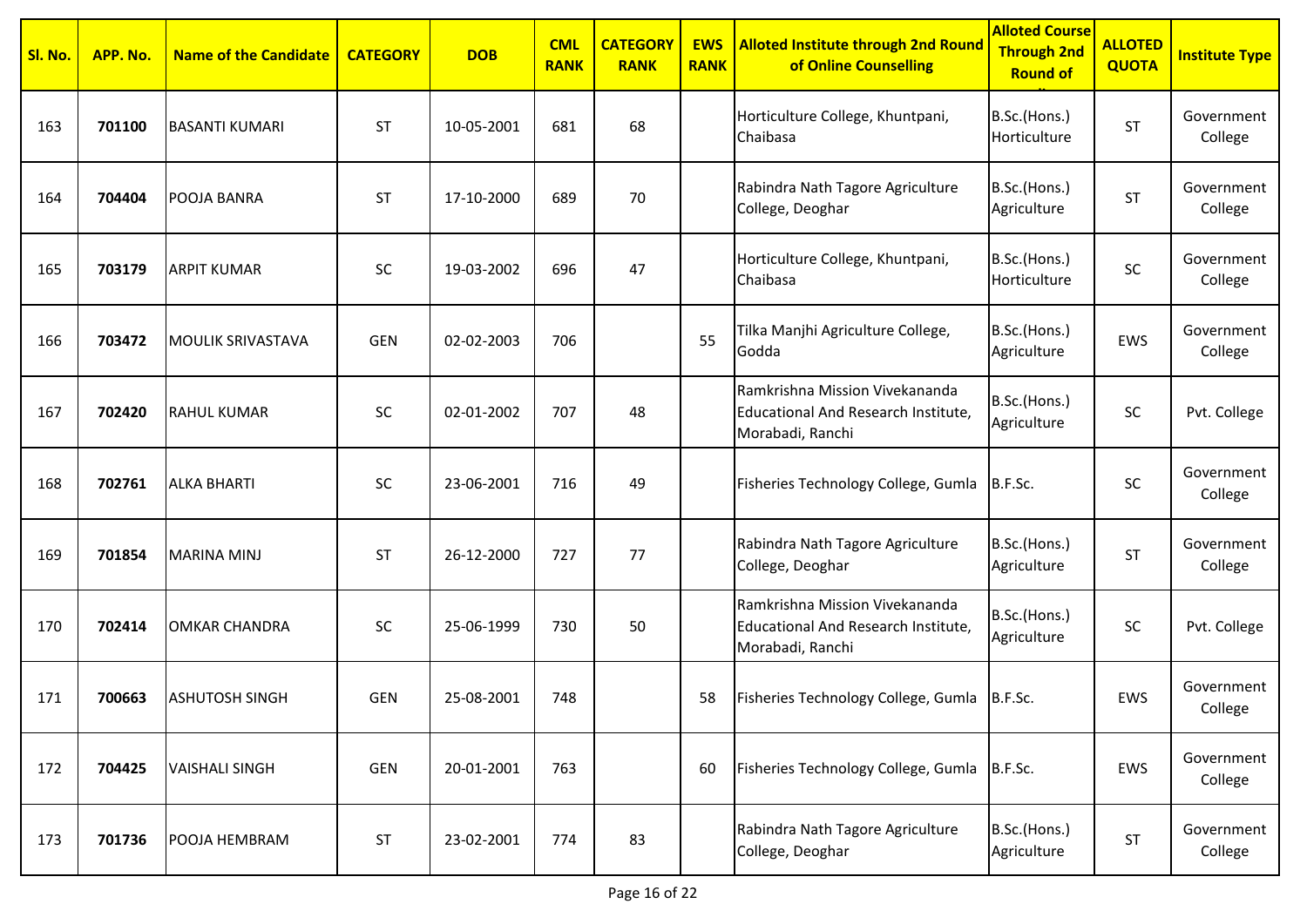| Sl. No. | APP. No. | <b>Name of the Candidate</b>         | <b>CATEGORY</b> | <b>DOB</b> | <b>CML</b><br><b>RANK</b> | <b>CATEGORY</b><br><b>RANK</b> | <b>EWS</b><br><b>RANK</b> | <b>Alloted Institute through 2nd Round</b><br>of Online Counselling | <b>Alloted Course</b><br><b>Through 2nd</b><br><b>Round of</b> | <b>ALLOTED</b><br><b>QUOTA</b> | <b>Institute Type</b> |
|---------|----------|--------------------------------------|-----------------|------------|---------------------------|--------------------------------|---------------------------|---------------------------------------------------------------------|----------------------------------------------------------------|--------------------------------|-----------------------|
| 174     | 701847   | <b>ATUL PRAMANIK</b>                 | <b>GEN</b>      | 04-06-2003 | 776                       |                                |                           | Agriculture Engineering College,<br>Kanke, Ranchi                   | B.Tech.(Agricul<br>ture<br>Engineering)                        | <b>UR</b>                      | Government<br>College |
| 175     | 704844   | <b>ABHISHEK DEOGAM</b>               | <b>ST</b>       | 29-12-2001 | 779                       | 84                             |                           | Rabindra Nath Tagore Agriculture<br>College, Deoghar                | B.Sc.(Hons.)<br>Agriculture                                    | <b>ST</b>                      | Government<br>College |
| 176     | 702829   | <b>DEEPESH TOPPO</b>                 | <b>ST</b>       | 26-11-2002 | 783                       | 85                             |                           | Rabindra Nath Tagore Agriculture<br>College, Deoghar                | B.Sc.(Hons.)<br>Agriculture                                    | <b>ST</b>                      | Government<br>College |
| 177     | 700868   | <b>ASHUTOSH MUNDA</b>                | <b>ST</b>       | 14-01-2000 | 802                       | 88                             |                           | Agriculture College, Garhwa                                         | B.Sc.(Hons.)<br>Agriculture                                    | <b>ST</b>                      | Government<br>College |
| 178     | 700664   | <b>SUBHASHINI SOREN</b>              | <b>ST</b>       | 31-03-1998 | 821                       | 91                             |                           | College of Forestry, Kanke, Ranchi                                  | B.Sc.(Hons.)<br>Forestry                                       | <b>ST</b>                      | Government<br>College |
| 179     | 701878   | <b>PANKAJ KUMAR</b><br><b>PASWAN</b> | SC              | 06-08-1997 | 862                       | 55                             |                           | Fisheries Technology College, Gumla                                 | B.F.Sc.                                                        | <b>SC</b>                      | Government<br>College |
| 180     | 700111   | <b>GANGULI KUMAR</b><br><b>VERMA</b> | BC-II           | 12-08-2003 | 871                       | 159                            |                           | Phulo-Jhano Murmu Dairy<br>Technology College, Hansdiha,<br>Dumka   | B.Tech.(Dairy<br>Technology)                                   | UR                             | Government<br>College |
| 181     | 703324   | NEENA SHWETA TOPPO                   | <b>ST</b>       | 04-02-2002 | 972                       | 107                            |                           | Rabindra Nath Tagore Agriculture<br>College, Deoghar                | B.Sc.(Hons.)<br>Agriculture                                    | <b>ST</b>                      | Government<br>College |
| 182     | 702614   | <b>SRISHTI TOPPO</b>                 | ST              | 22-12-2002 | 983                       | 108                            |                           | Rabindra Nath Tagore Agriculture<br>College, Deoghar                | B.Sc.(Hons.)<br>Agriculture                                    | <b>ST</b>                      | Government<br>College |
| 183     | 700862   | NIDHANSHU RANJAN                     | GEN             | 05-11-2002 | 1008                      |                                |                           | Phulo-Jhano Murmu Dairy<br>Technology College, Hansdiha,<br>Dumka   | B.Tech.(Dairy<br>Technology)                                   | UR                             | Government<br>College |
| 184     | 703544   | <b>PRIYANKA GAGRAI</b>               | <b>ST</b>       | 26-07-2002 | 1015                      | 115                            |                           | Agriculture Engineering College,<br>Kanke, Ranchi                   | B.Tech.(Agricul<br>ture<br>Engineering)                        | <b>ST</b>                      | Government<br>College |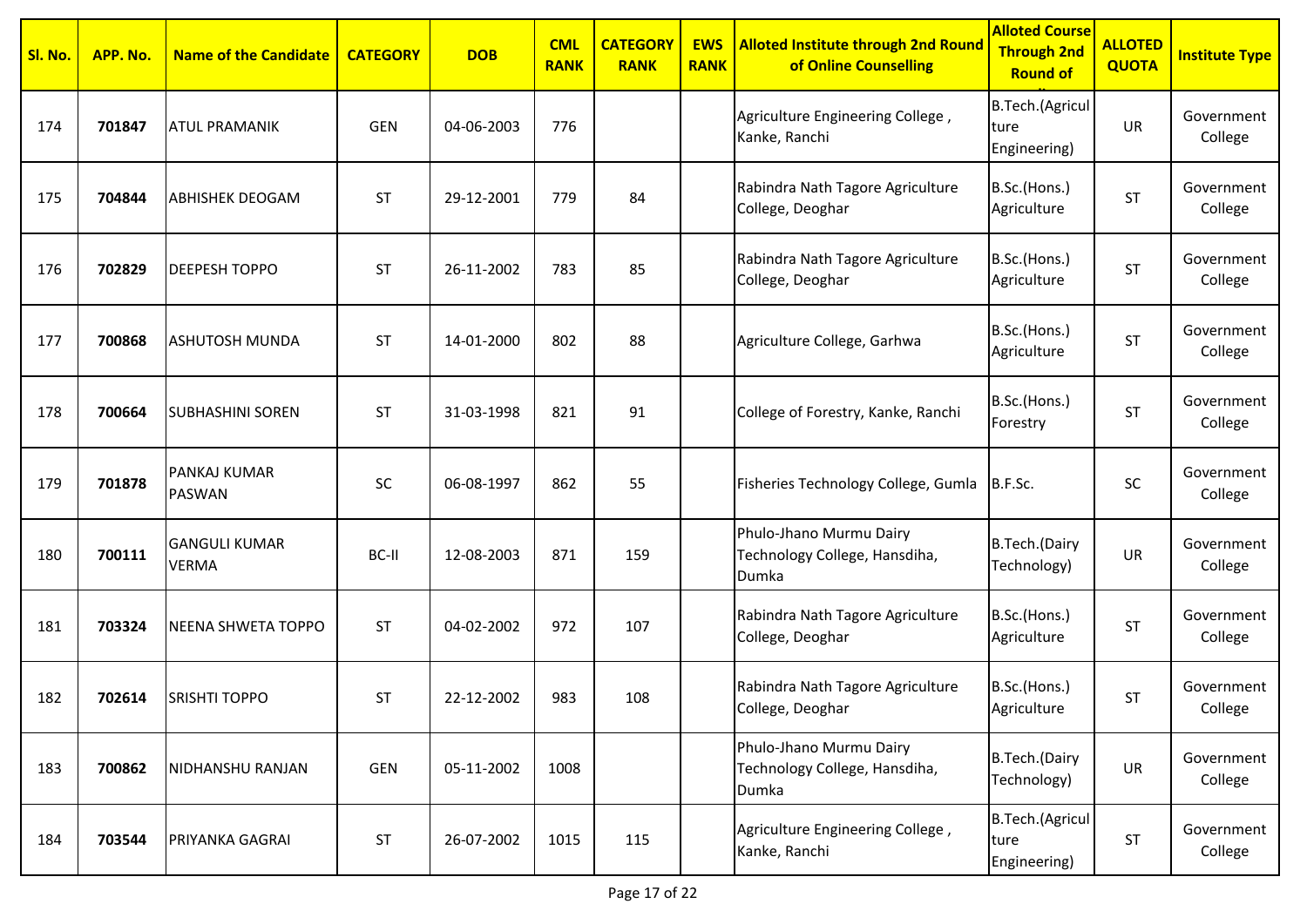| Sl. No. | APP. No. | <b>Name of the Candidate</b>       | <b>CATEGORY</b> | <b>DOB</b> | <b>CML</b><br><b>RANK</b> | <b>CATEGORY</b><br><b>RANK</b> | <b>EWS</b><br><b>RANK</b> | <b>Alloted Institute through 2nd Round</b><br>of Online Counselling      | <b>Alloted Course</b><br><b>Through 2nd</b><br><b>Round of</b> | <b>ALLOTED</b><br><b>QUOTA</b> | <b>Institute Type</b> |
|---------|----------|------------------------------------|-----------------|------------|---------------------------|--------------------------------|---------------------------|--------------------------------------------------------------------------|----------------------------------------------------------------|--------------------------------|-----------------------|
| 185     | 704322   | <b>RASHMI KUMARI</b>               | ST              | 30-09-2003 | 1021                      | 116                            |                           | College of Forestry, Kanke, Ranchi                                       | B.Sc.(Hons.)<br>Forestry                                       | ST                             | Government<br>College |
| 186     | 702552   | <b>VARSHA SUNDI</b>                | <b>ST</b>       | 09-11-2001 | 1024                      | 117                            |                           | College of Forestry, Kanke, Ranchi                                       | B.Sc.(Hons.)<br>Forestry                                       | ST                             | Government<br>College |
| 187     | 701565   | <b>MONI SINGH</b>                  | <b>ST</b>       | 05-12-2001 | 1038                      | 120                            |                           | Agriculture College, Garhwa                                              | B.Sc.(Hons.)<br>Agriculture                                    | <b>ST</b>                      | Government<br>College |
| 188     | 701080   | <b>ANUPRIYA KUJUR</b>              | ST              | 02-06-2003 | 1067                      | 123                            |                           | Agriculture College, Garhwa                                              | B.Sc.(Hons.)<br>Agriculture                                    | ST                             | Government<br>College |
| 189     | 702839   | <b>DIPESH SAU</b>                  | BC-II           | 03-02-2002 | 1079                      | 205                            |                           | Phulo-Jhano Murmu Dairy<br>Technology College, Hansdiha,<br>Dumka        | B.Tech.(Dairy<br>Technology)                                   | UR                             | Government<br>College |
| 190     | 703325   | <b>SONALIKA ORAON</b>              | <b>ST</b>       | 17-06-2000 | 1087                      | 125                            |                           | Agriculture College, Garhwa                                              | B.Sc.(Hons.)<br>Agriculture                                    | <b>ST</b>                      | Government<br>College |
| 191     | 704638   | <b>DEEPIKA GARI</b>                | ST              | 11-04-2002 | 1098                      | 127                            |                           | Fisheries Technology College, Gumla                                      | B.F.Sc.                                                        | ST                             | Government<br>College |
| 192     | 702500   | <b>ANUSHKA HEMBROM</b>             | <b>ST</b>       | 18-09-2003 | 1100                      | 129                            |                           | Fisheries Technology College, Gumla                                      | B.F.Sc.                                                        | ST                             | Government<br>College |
| 193     | 701054   | <b>PRIYANSHU ANAND</b>             | BC-I            | 24-12-2002 | 1177                      | 319                            |                           | Phulo-Jhano Murmu Dairy<br>Technology College, Hansdiha,<br><b>Dumka</b> | B.Tech.(Dairy<br>Technology)                                   | UR                             | Government<br>College |
| 194     | 703700   | <b>NIRAJ KUMAR</b>                 | ST              | 13-03-2001 | 1190                      | 147                            |                           | Agriculture College, Garhwa                                              | B.Sc.(Hons.)<br>Agriculture                                    | <b>ST</b>                      | Government<br>College |
| 195     | 700063   | <b>NILESH KUMAR</b><br>BALAMPURIYA | SC              | 20-11-2002 | 1193                      | 81                             |                           | Agriculture Engineering College,<br>Kanke, Ranchi                        | B.Tech.(Agricul<br>ture<br>Engineering)                        | ${\sf SC}$                     | Government<br>College |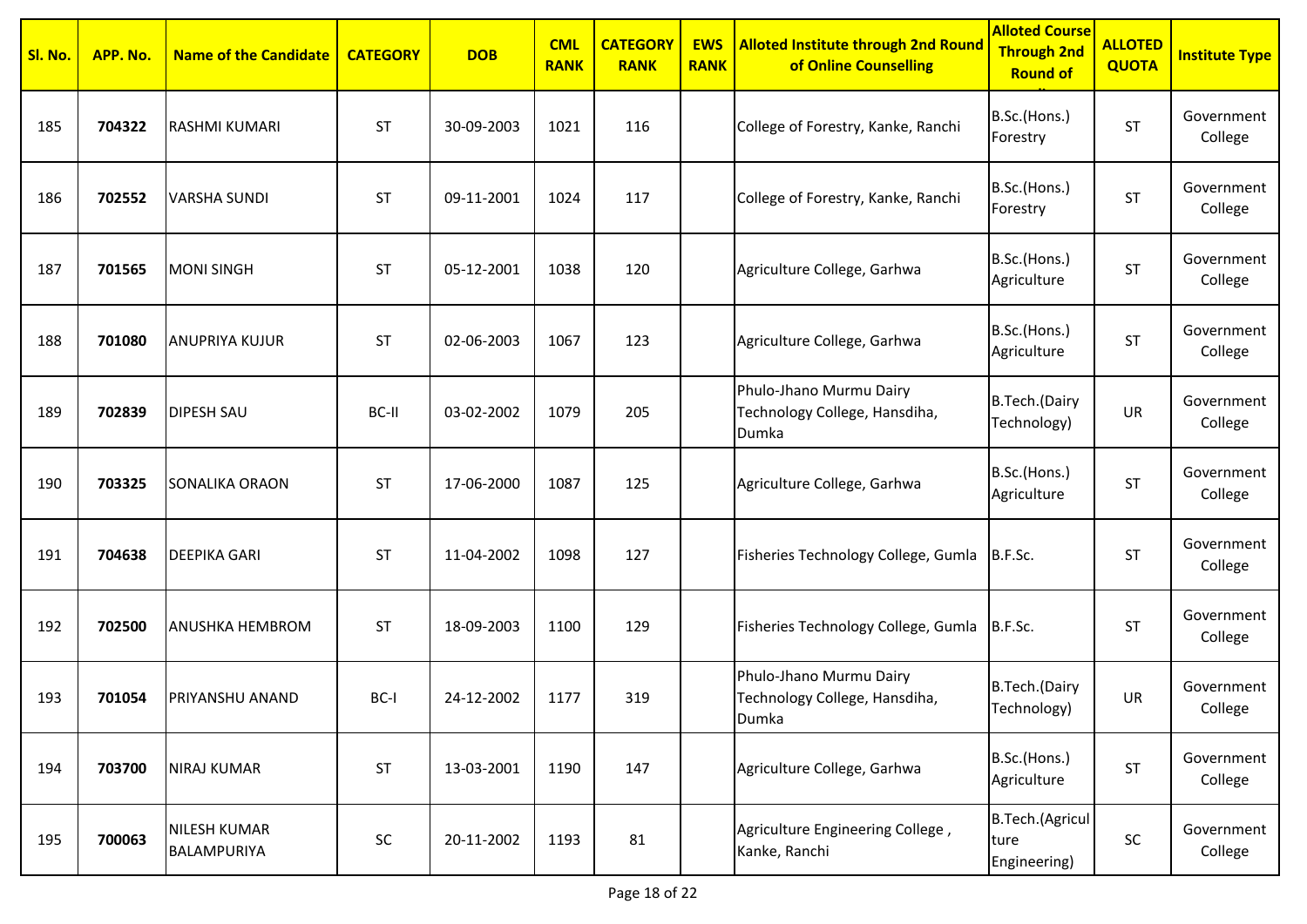| Sl. No. | APP. No. | <b>Name of the Candidate</b>           | <b>CATEGORY</b> | <b>DOB</b> | <b>CML</b><br><b>RANK</b> | <b>CATEGORY</b><br><b>RANK</b> | <b>EWS</b><br><b>RANK</b> | <b>Alloted Institute through 2nd Round</b><br>of Online Counselling                       | <b>Alloted Course</b><br><b>Through 2nd</b><br><b>Round of</b> | <b>ALLOTED</b><br><b>QUOTA</b> | <b>Institute Type</b> |
|---------|----------|----------------------------------------|-----------------|------------|---------------------------|--------------------------------|---------------------------|-------------------------------------------------------------------------------------------|----------------------------------------------------------------|--------------------------------|-----------------------|
| 196     | 701461   | <b>CHAITALI ORAON</b>                  | ST              | 20-03-2003 | 1195                      | 149                            |                           | Fisheries Technology College, Gumla                                                       | B.F.Sc.                                                        | <b>ST</b>                      | Government<br>College |
| 197     | 701958   | <b>RASHMI KUMARI</b>                   | BC-II           | 14-02-2003 | 1212                      | 232                            |                           | Phulo-Jhano Murmu Dairy<br>Technology College, Hansdiha,<br>Dumka                         | B.Tech.(Dairy<br>Technology)                                   | UR                             | Government<br>College |
| 198     | 700950   | <b>RIYA</b>                            | <b>GEN</b>      | 20-12-2000 | 1213                      |                                |                           | Phulo-Jhano Murmu Dairy<br>Technology College, Hansdiha,<br>Dumka                         | B.Tech.(Dairy<br>Technology)                                   | <b>UR</b>                      | Government<br>College |
| 199     | 702023   | <b>AMRIT AUGUSTINE</b><br><b>LAKRA</b> | ST              | 07-12-2002 | 1230                      | 159                            |                           | Tilka Manjhi Agriculture College,<br>Godda                                                | B.Sc.(Hons.)<br>Agriculture                                    | <b>ST</b>                      | Government<br>College |
| 200     | 702890   | <b>SHIVWANGNI KOYA</b>                 | <b>ST</b>       | 27-03-2004 | 1248                      | 160                            |                           | Tilka Manjhi Agriculture College,<br>Godda                                                | B.Sc.(Hons.)<br>Agriculture                                    | <b>ST</b>                      | Government<br>College |
| 201     | 700656   | <b>PRAVEEN TUDU</b>                    | <b>ST</b>       | 12-01-1999 | 1278                      | 171                            |                           | Tilka Manjhi Agriculture College,<br>Godda                                                | B.Sc.(Hons.)<br>Agriculture                                    | <b>ST</b>                      | Government<br>College |
| 202     | 702151   | <b>ARIYAN GUPTA</b>                    | BC-I            | 18-12-2002 | 1302                      | 352                            |                           | Phulo-Jhano Murmu Dairy<br>Technology College, Hansdiha,<br>Dumka                         | B.Tech.(Dairy<br>Technology)                                   | BC-I                           | Government<br>College |
| 203     | 703734   | TEJASWI SHAHI MUNDA                    | <b>ST</b>       | 01-12-2002 | 1305                      | 176                            |                           | Tilka Manjhi Agriculture College,<br>Godda                                                | B.Sc.(Hons.)<br>Agriculture                                    | <b>ST</b>                      | Government<br>College |
| 204     | 700278   | <b>MEWIS TIRU</b>                      | ST              | 30-07-2003 | 1306                      | 177                            |                           | Ramkrishna Mission Vivekananda<br>Educational And Research Institute,<br>Morabadi, Ranchi | B.Sc.(Hons.)<br>Agriculture                                    | <b>ST</b>                      | Pvt. College          |
| 205     | 700740   | <b>PRITY KUJUR</b>                     | ST              | 02-12-2003 | 1311                      | 178                            |                           | Tilka Manjhi Agriculture College,<br>Godda                                                | B.Sc.(Hons.)<br>Agriculture                                    | <b>ST</b>                      | Government<br>College |
| 206     | 704323   | <b>DEVASHISH ORAON</b>                 | ST              | 06-10-1999 | 1314                      | 179                            |                           | Horticulture College, Khuntpani,<br>Chaibasa                                              | B.Sc.(Hons.)<br>Horticulture                                   | <b>ST</b>                      | Government<br>College |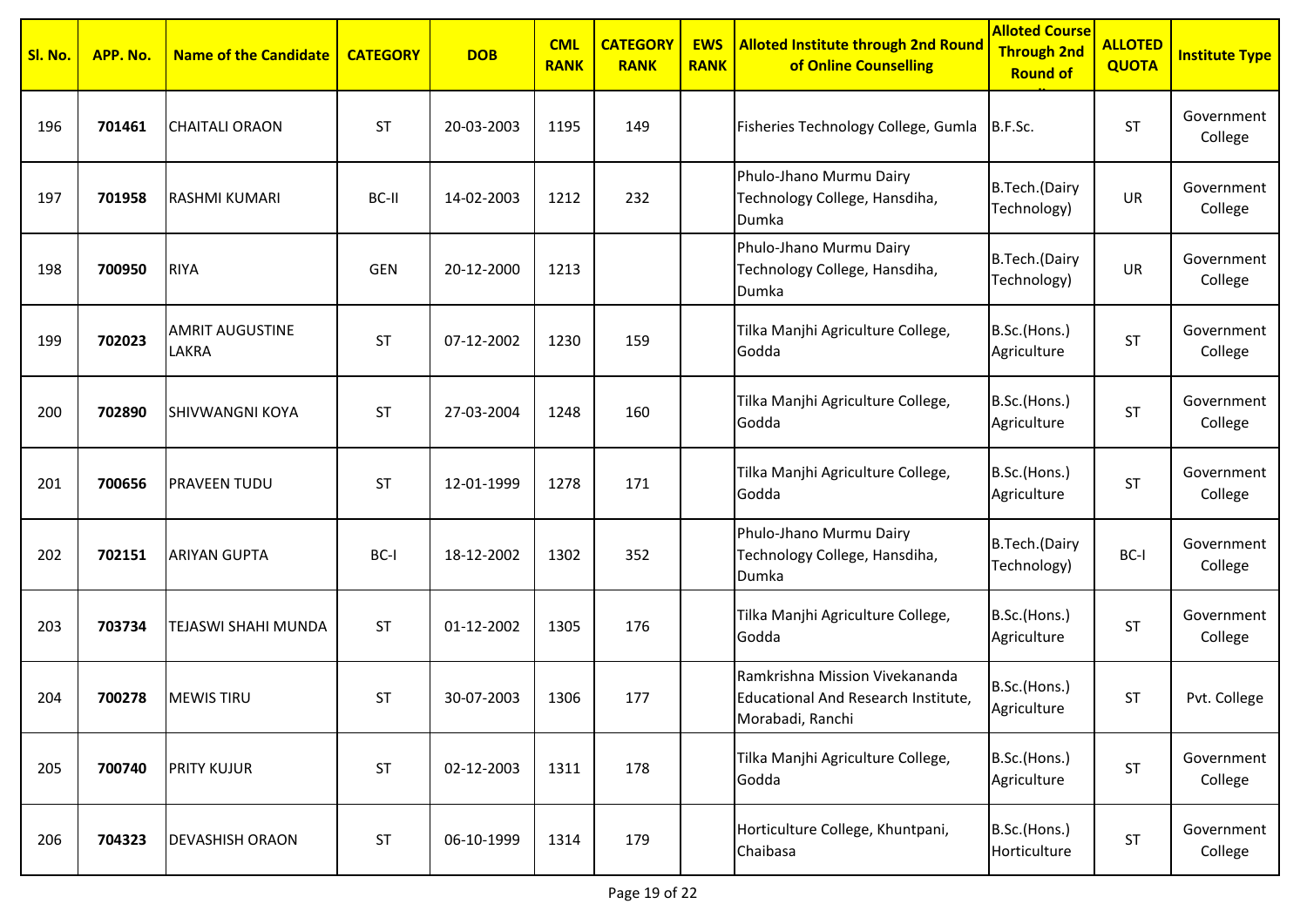| Sl. No. | APP. No. | <b>Name of the Candidate</b> | <b>CATEGORY</b> | <b>DOB</b> | <b>CML</b><br><b>RANK</b> | <b>CATEGORY</b><br><b>RANK</b> | <b>EWS</b><br><b>RANK</b> | <b>Alloted Institute through 2nd Round</b><br>of Online Counselling                       | <b>Alloted Course</b><br><b>Through 2nd</b><br><b>Round of</b> | <b>ALLOTED</b><br><b>QUOTA</b> | <b>Institute Type</b> |
|---------|----------|------------------------------|-----------------|------------|---------------------------|--------------------------------|---------------------------|-------------------------------------------------------------------------------------------|----------------------------------------------------------------|--------------------------------|-----------------------|
| 207     | 701545   | <b>VIDYA SHRISTI KIRO</b>    | <b>ST</b>       | 09-12-2003 | 1325                      | 182                            |                           | Ramkrishna Mission Vivekananda<br>Educational And Research Institute,<br>Morabadi, Ranchi | B.Sc.(Hons.)<br>Agriculture                                    | <b>ST</b>                      | Pvt. College          |
| 208     | 702757   | <b>SWETA SUMBRUI</b>         | <b>ST</b>       | 06-05-2001 | 1353                      | 189                            |                           | Ramkrishna Mission Vivekananda<br>Educational And Research Institute,<br>Morabadi, Ranchi | B.Sc.(Hons.)<br>Agriculture                                    | <b>ST</b>                      | Pvt. College          |
| 209     | 701403   | <b>RUPA KUMARI BHAGAT</b>    | <b>ST</b>       | 30-06-2002 | 1379                      | 193                            |                           | Horticulture College, Khuntpani,<br>Chaibasa                                              | B.Sc.(Hons.)<br>Horticulture                                   | ST                             | Government<br>College |
| 210     | 701318   | TANUPRIYA KERKETTA           | <b>ST</b>       | 28-10-2003 | 1397                      | 195                            |                           | Horticulture College, Khuntpani,<br>Chaibasa                                              | B.Sc.(Hons.)<br>Horticulture                                   | <b>ST</b>                      | Government<br>College |
| 211     | 703333   | <b>ANIKET KUMAR</b>          | <b>GEN</b>      | 14-02-2004 | 1417                      |                                | 96                        | Phulo-Jhano Murmu Dairy<br>Technology College, Hansdiha,<br>Dumka                         | B.Tech.(Dairy<br>Technology)                                   | <b>EWS</b>                     | Government<br>College |
| 212     | 700627   | <b>RISHAV KUMAR</b>          | BC-II           | 30-08-2002 | 1423                      | 264                            |                           | Phulo-Jhano Murmu Dairy<br>Technology College, Hansdiha,<br>Dumka                         | B.Tech.(Dairy<br>Technology)                                   | BC-II                          | Government<br>College |
| 213     | 703120   | <b>INOCENT TETE</b>          | <b>ST</b>       | 08-01-2002 | 1456                      | 204                            |                           | Fisheries Technology College, Gumla                                                       | B.F.Sc.                                                        | <b>ST</b>                      | Government<br>College |
| 214     | 703808   | <b>SIMRAN TIGGA</b>          | <b>ST</b>       | 15-11-2003 | 1483                      | 211                            |                           | Ramkrishna Mission Vivekananda<br>Educational And Research Institute,<br>Morabadi, Ranchi | B.Sc.(Hons.)<br>Agriculture                                    | <b>ST</b>                      | Pvt. College          |
| 215     | 701628   | PUNAM HERENJ                 | <b>ST</b>       | 05-12-2001 | 1497                      | 215                            |                           | Horticulture College, Khuntpani,<br>Chaibasa                                              | B.Sc.(Hons.)<br>Horticulture                                   | <b>ST</b>                      | Government<br>College |
| 216     | 702540   | <b>RIYA KERKETTA</b>         | <b>ST</b>       | 30-11-2002 | 1504                      | 217                            |                           | Horticulture College, Khuntpani,<br>Chaibasa                                              | B.Sc.(Hons.)<br>Horticulture                                   | <b>ST</b>                      | Government<br>College |
| 217     | 703019   | KHUDI RAM MURMU              | <b>ST</b>       | 29-06-2003 | 1521                      | 222                            |                           | Ramkrishna Mission Vivekananda<br>Educational And Research Institute,<br>Morabadi, Ranchi | B.Sc.(Hons.)<br>Agriculture                                    | <b>ST</b>                      | Pvt. College          |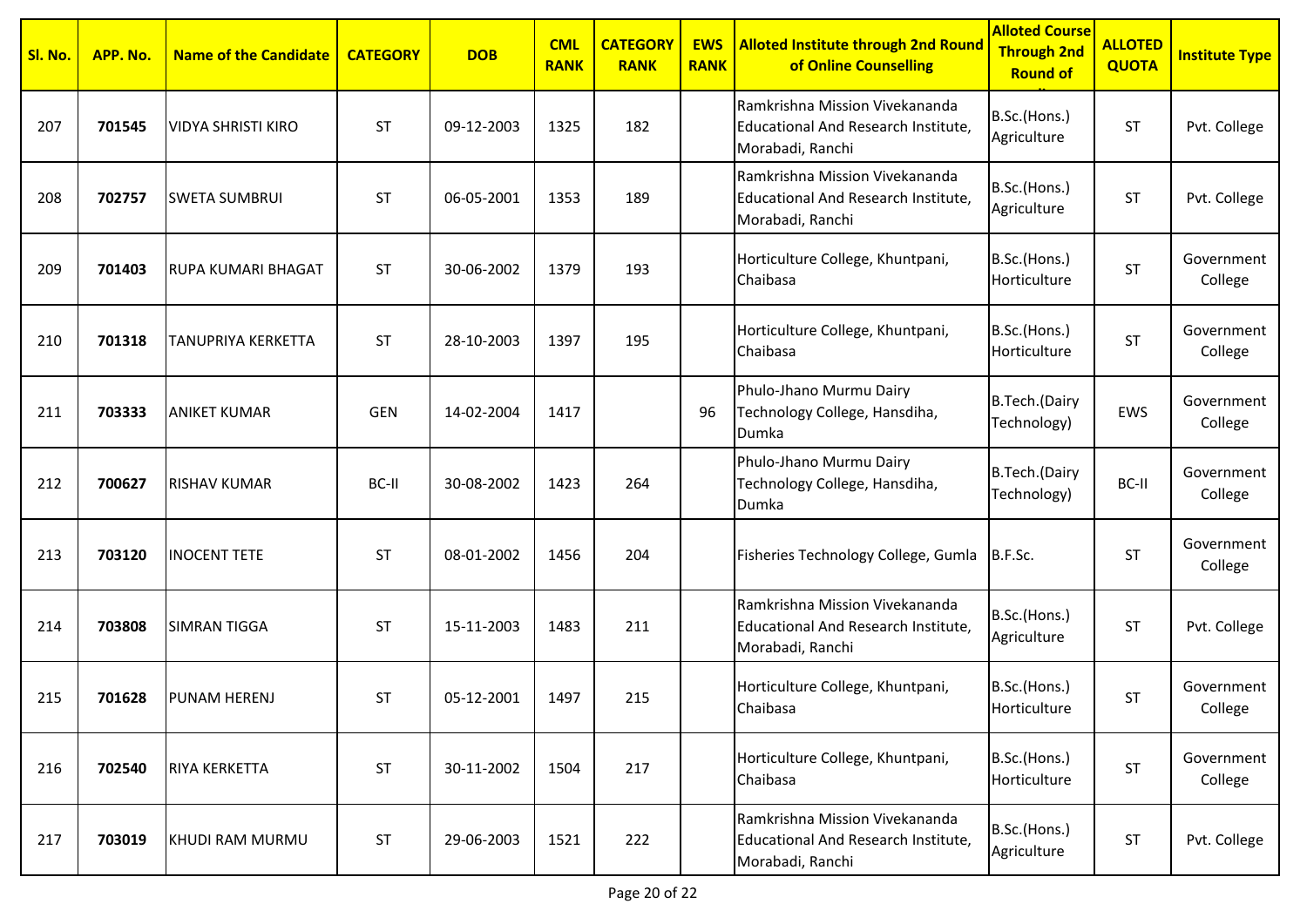| Sl. No. | APP. No. | <b>Name of the Candidate</b>         | <b>CATEGORY</b> | <b>DOB</b> | <b>CML</b><br><b>RANK</b> | <b>CATEGORY</b><br><b>RANK</b> | <b>EWS</b><br><b>RANK</b> | <b>Alloted Institute through 2nd Round</b><br>of Online Counselling                              | <b>Alloted Course</b><br><b>Through 2nd</b><br><b>Round of</b> | <b>ALLOTED</b><br><b>QUOTA</b> | <b>Institute Type</b> |
|---------|----------|--------------------------------------|-----------------|------------|---------------------------|--------------------------------|---------------------------|--------------------------------------------------------------------------------------------------|----------------------------------------------------------------|--------------------------------|-----------------------|
| 218     | 701875   | KULDEEP HEMBROM                      | <b>ST</b>       | 03-12-2002 | 1526                      | 224                            |                           | Ramkrishna Mission Vivekananda<br>Educational And Research Institute,<br>Morabadi, Ranchi        | B.Sc.(Hons.)<br>Agriculture                                    | <b>ST</b>                      | Pvt. College          |
| 219     | 701031   | <b>SAPNA KUMARI</b><br><b>PASWAN</b> | SC              | 25-08-2001 | 1528                      | 107                            |                           | Agriculture Engineering College,<br>Kanke, Ranchi                                                | B.Tech.(Agricul<br>ture<br>Engineering)                        | SC                             | Government<br>College |
| 220     | 700881   | RITIKA SHAILY DHAN                   | <b>ST</b>       | 22-02-2004 | 1536                      | 226                            |                           | Horticulture College, Khuntpani,<br>Chaibasa                                                     | B.Sc.(Hons.)<br>Horticulture                                   | <b>ST</b>                      | Government<br>College |
| 221     | 700804   | <b>NIDHI KUMARI</b>                  | <b>ST</b>       | 18-01-2002 | 1564                      | 233                            |                           | Horticulture College, Khuntpani,<br>Chaibasa                                                     | B.Sc.(Hons.)<br>Horticulture                                   | <b>ST</b>                      | Government<br>College |
| 222     | 704219   | <b>ABHILASHA PURTY</b>               | <b>ST</b>       | 14-10-2001 | 1568                      | 235                            |                           | Ramkrishna Mission Vivekananda<br><b>Educational And Research Institute,</b><br>Morabadi, Ranchi | B.Sc.(Hons.)<br>Agriculture                                    | <b>ST</b>                      | Pvt. College          |
| 223     | 700186   | <b>SWETA KERKETTA</b>                | <b>ST</b>       | 10-02-2000 | 1569                      | 236                            |                           | Ramkrishna Mission Vivekananda<br>Educational And Research Institute,<br>Morabadi, Ranchi        | B.Sc.(Hons.)<br>Agriculture                                    | <b>ST</b>                      | Pvt. College          |
| 224     | 704687   | <b>NISHI KUJUR</b>                   | ST              | 16-01-2002 | 1579                      | 237                            |                           | Ramkrishna Mission Vivekananda<br>Educational And Research Institute,<br>Morabadi, Ranchi        | B.Sc.(Hons.)<br>Agriculture                                    | <b>ST</b>                      | Pvt. College          |
| 225     | 702768   | <b>PRERNA TIRKEY</b>                 | <b>ST</b>       | 28-04-2003 | 1582                      | 239                            |                           | Ramkrishna Mission Vivekananda<br><b>Educational And Research Institute,</b><br>Morabadi, Ranchi | B.Sc.(Hons.)<br>Agriculture                                    | <b>ST</b>                      | Pvt. College          |
| 226     | 702658   | <b>NIYATI RAJ</b>                    | SC              | 25-10-2003 | 1640                      | 113                            |                           | Phulo-Jhano Murmu Dairy<br>Technology College, Hansdiha,<br>IDumka                               | B.Tech.(Dairy<br>Technology)                                   | $\sf SC$                       | Government<br>College |
| 227     | 702028   | <b>VIKRANT JERAI</b>                 | ST              | 02-01-2001 | 1753                      | 291                            |                           | Agriculture Engineering College,<br>Kanke, Ranchi                                                | B.Tech.(Agricul<br>ture<br>Engineering)                        | <b>ST</b>                      | Government<br>College |
| 228     | 701811   | RAJNIKANTA MUNDA                     | ST              | 01-01-2004 | 1938                      | 333                            |                           | Agriculture Engineering College,<br>Kanke, Ranchi                                                | B.Tech.(Agricul<br>ture<br>Engineering)                        | <b>ST</b>                      | Government<br>College |